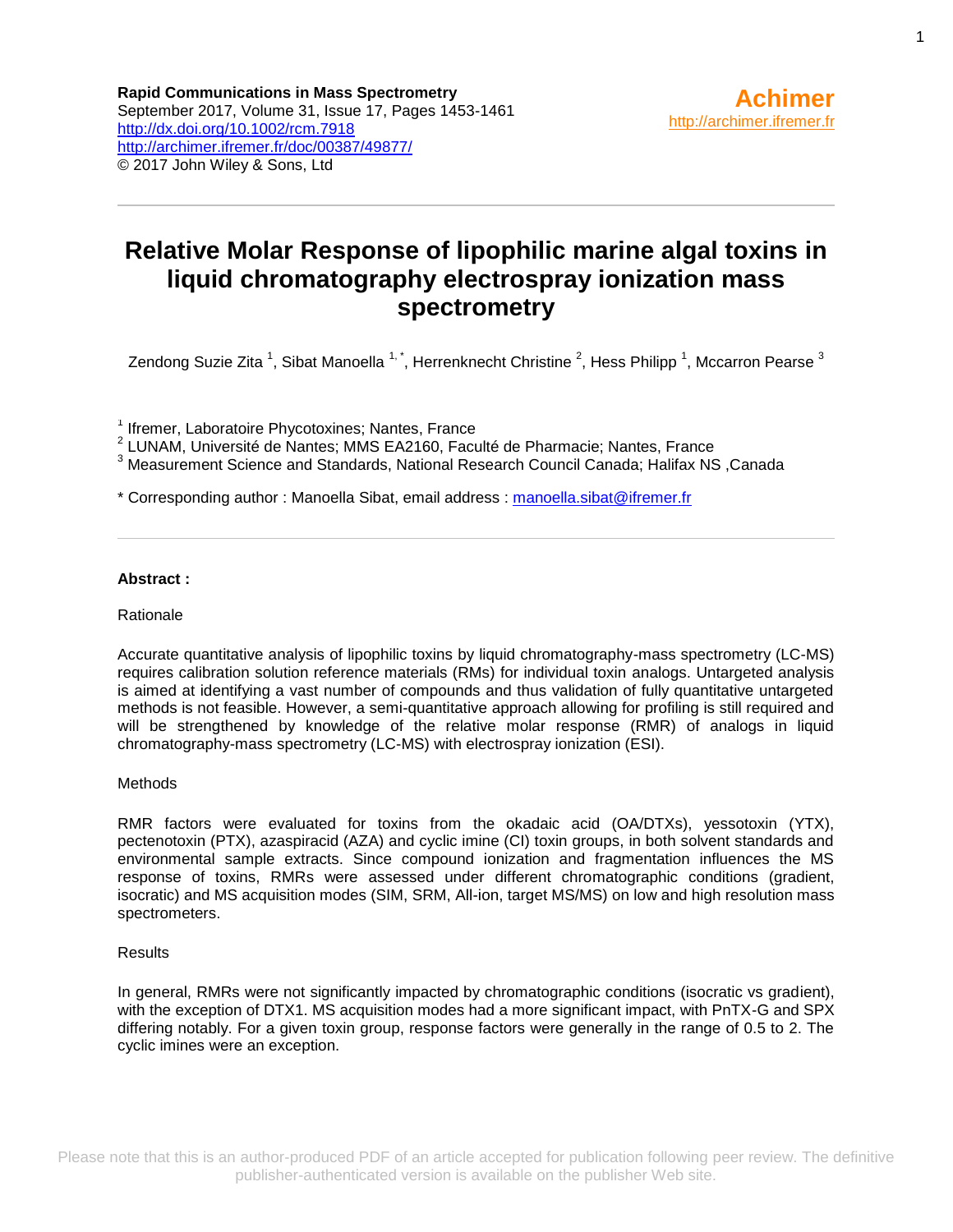### **Conclusions**

Differences in RMRs between toxins of a same chemical base structure were not significant enough to indicate major issues for non-targeted semi-quantitative analysis, where there is limited or no availability of standards for many compounds, and where high degrees of accuracy are not required. Differences in RMRs should be considered when developing methods that use a standard of a single analogue to quantitate other toxins from the same group.

**Keywords** : Marine toxins, Mussel, Screening, high-resolution tandem mass spectrometry, SPATT, reference materials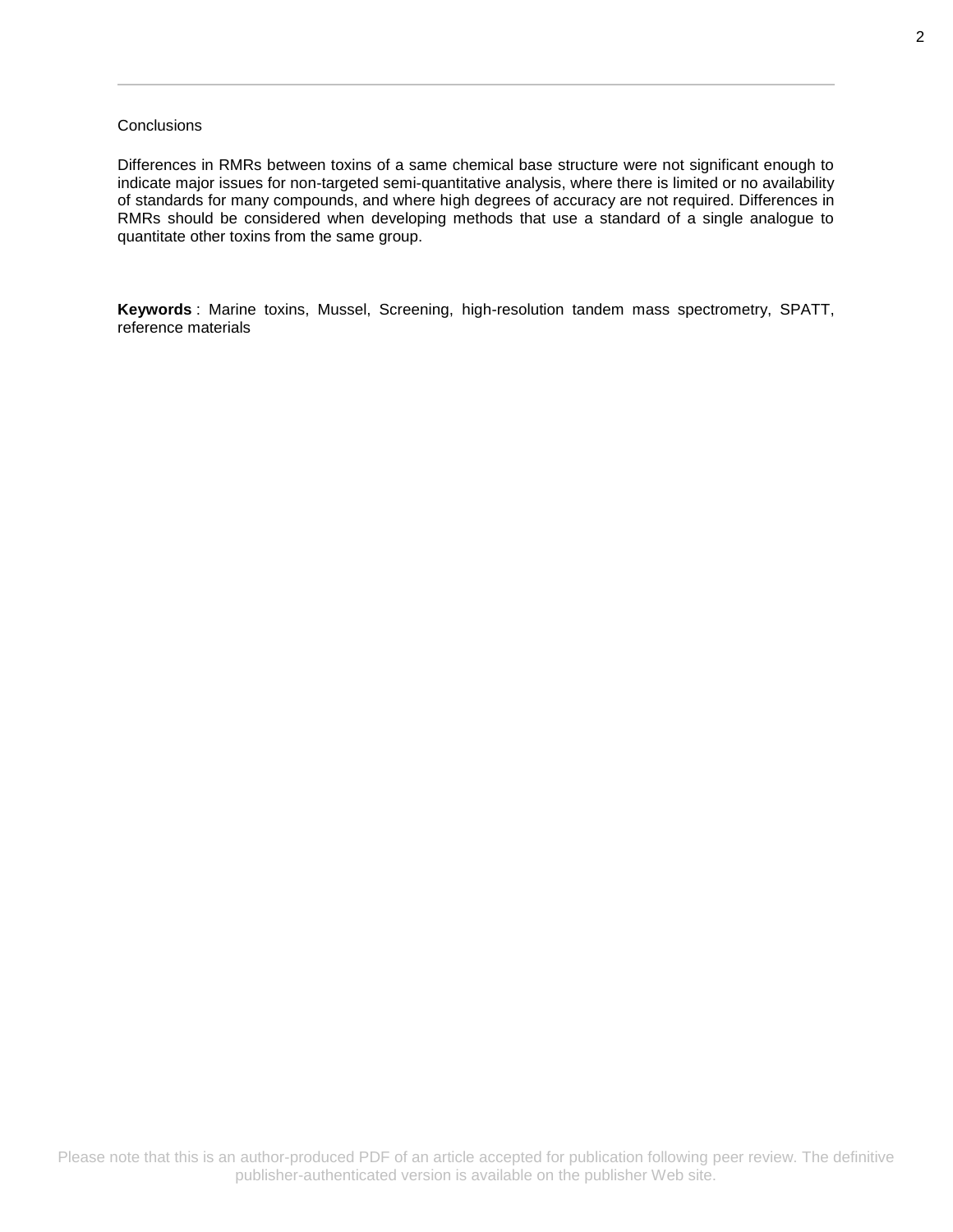### **INTRODUCTION**

Shellfish such as mussels, oysters and clams can accumulate toxins produced by microalgae. The consumption of contaminated shellfish thus represents a significant potential threat to human health. Lipophilic marine toxins include okadaic acid (OA), dinophysistoxins (DTXs), yessotoxins (YTXs), azaspiracids (AZAs), pectenotoxins (PTXs) and cyclic imines such as spirolides (SPXs) and pinnatoxins (PnTXs) (Figure 1).

Harmful algal blooms (HAB) are complex to manage due to their intermittent nature. While the conditions that promote the occurrence and distribution of individual species are not yet fully understood $[1]$ , climate change and anthropogenic activities are suspected to be significant factors<sup>[\[2\]](#page-15-1)</sup>. Rising seawater temperature and acidity, and the transfer of ship ballast waters are factors contributing to the dispersion of toxin producing microalgae<sup>[\[3,](#page-15-2) [4\]](#page-15-3)</sup>. For this reason some toxins have been described as "emerging toxins"<sup>[\[5\]](#page-15-4)</sup>. The emergence may be from the discovery of new toxin analogs or the appearance of known toxins in regions where they had not previously been described $[<sup>[5]</sup>$  $[<sup>[5]</sup>$  $[<sup>[5]</sup>$ . LC-MS is the reference method for the analysis of lipophilic toxins in shellfish<sup>[\[6\]](#page-15-5)</sup>. Reference materials (RMs) are vital for calibration in LC-MS to ensure accurate analytical results  $[7]$ . Considerable efforts have been made to produce certified standards for most of the regulated lipophilic toxins<sup>[\[8,](#page-15-7)9]</sup>. Focus has primarily been on producing standards for toxins that are specifically regulated or linked to poisoning events, with a reduced availability for related toxins (e.g. PTX1 or the hydroxylated YTXs) or emerging classes of compounds<sup>[\[10-20\]](#page-15-9)</sup>. In the absence of RMs for specific toxins the typical approach is to use a standard for a toxin analog from the same group<sup>[\[21\]](#page-15-10)</sup>. This practice is acceptable if relative molar responses (RMRs) between analogs have been assessed. Studies evaluating response factors for toxins have been limited, but a recent study highlighted that RMRs for AZAs were dependent both on chromatographic and MS acquisition parameters<sup>[\[22-](#page-15-11)</sup>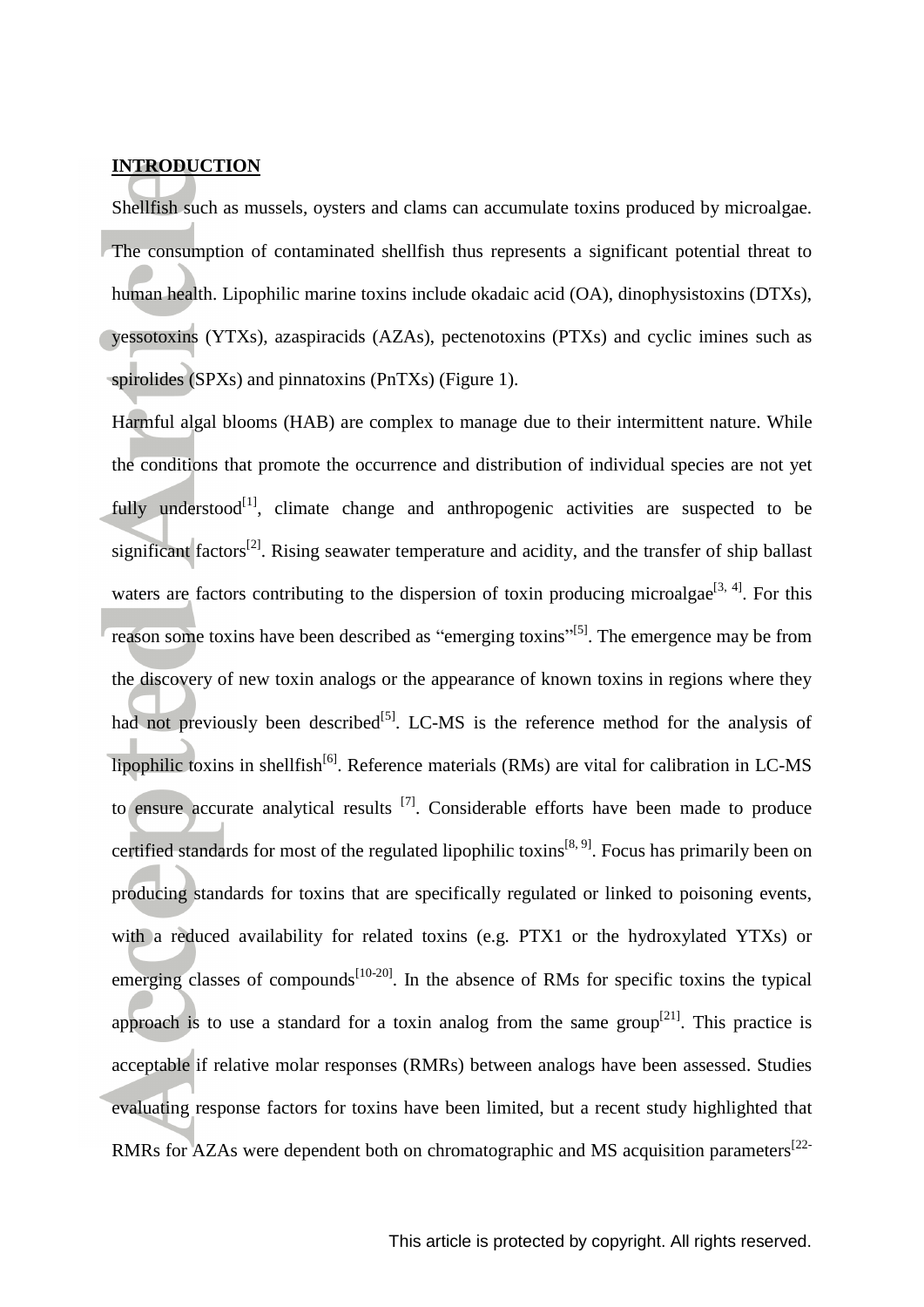$24$ . There is lack of knowledge concerning response factors for other regulated toxins including OA/DTXs, the PTXs, the YTXs and the cyclic imines. Assessment of RMR factors would increase confidence in methods that are used to screen for the presence of analogs of known groups of toxins and for emerging toxins.

To date the majority of LC-MS methods designed for the analysis of lipophilic toxins are targeted, looking for known toxins using low resolution  $MS^{[25-28]}$  $MS^{[25-28]}$  $MS^{[25-28]}$ . The use of high resolution mass spectrometry (HR-MS) for the analysis of phycotoxins has evolved and has recently shown good suitability for both untargeted<sup>[\[29-32\]](#page-16-1)</sup> and targeted approaches  $^{[33-36]}$  $^{[33-36]}$  $^{[33-36]}$ .

A significant strength of HR-MS is the ability to retrospectively analyze data in an untargeted fashion, enabling screening for a large number of toxins. However, using an untargeted approach in a semi-quantitative fashion is impeded by the limited availability of standards. Hence, knowledge on RMRs between analogs from the same toxin family is valuable.

In this study, RMRs were evaluated for toxin analogs from the OA/DTXs, YTXs, PTXs, AZAs and cyclic imines (CI) families, under different chromatographic and MS conditions. These evaluations were carried out on different LC-MS systems including low and high resolution mass systems.

Accel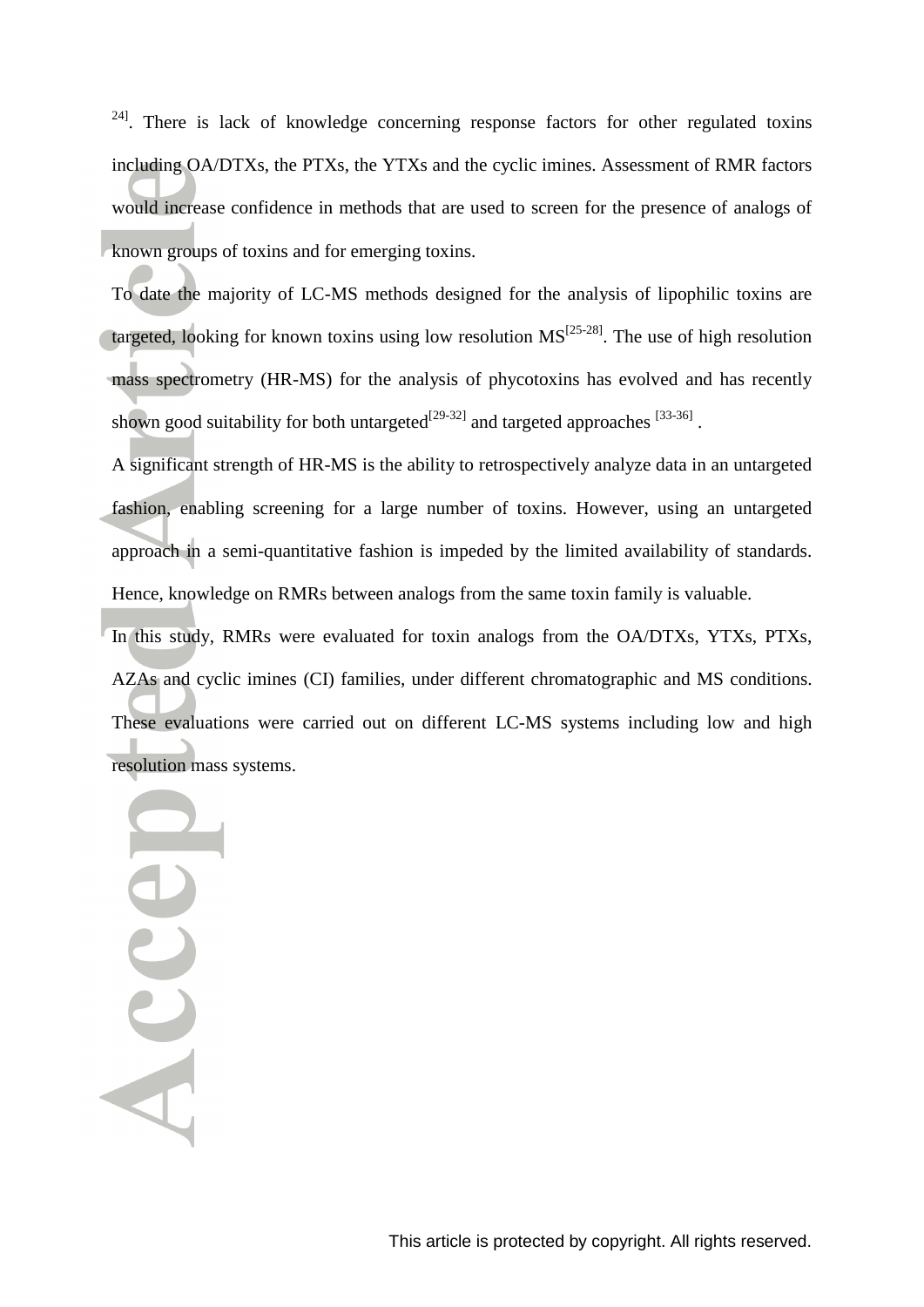### **EXPERIMENTAL**

### **Chemicals and Reagents**

Calibration solution CRMs were from the National Research Council Canada (Measurement Science and Standards, Halifax, NS, Canada): AZA1, -2, and -3, PTX2, OA, DTX1 and -2, YTX and homo-YTX, 13-desMe-SPX-C and PnTX-G. A blank mussel tissue reference material (CRM-Zero-Mus) and an in-house PTX11 calibration solution were also provided. HPLC grade methanol, acetonitrile and formic acid (98%) were obtained from Sigma Aldrich (Steinheim, Germany) and Caledon (Georgetown, ON, Canada). Ammonium formate was acquired from Fluka (St. Louis, MI, USA). Milli-Q water was obtained in-house to 18MΩ/cm quality, using a Milli-Q integral 3 system (Merck Millipore, Guyancourt, France). For HR-MS acetonitrile and high purity water were obtained from Fisher Scientific (Illkirch, France).

### **Sample Preparation**

Solid phase adsorption toxin tracking (SPATT) devices containing 300 mg of HP-20 resin were deployed over a 1-week period at Villefranche-sur-Mer bay (France). Extracts of these passive samplers were prepared and extracted with 15 ml of MeOH as described previously<sup>[\[37\]](#page-16-3)</sup>. CRM-Zero-Mus was extracted using a protocol adapted from McCarron, et al. <sup>[38]</sup> by extracting 2 g portions with 5.5 mL volumes of MeOH ( $\times$  4). The supernatants were combined and brought to 25 mL into a volumetric flask.

Calibration solution CRMs of each toxin were used to prepare stock mixtures containing toxins from the same group at approximate equimolar concentrations. Working solutions with final concentrations were then obtained by diluting the stock solutions, using methanol, SPATT extracts, or mussel extracts. Final concentrations were: OA/DTXs mix: 0.73 nM OA, 0.77 nM DTX1 and 0.88 nM DTX2; AZA mix: 0.056 nM AZA1, 0.059 nM AZA2 and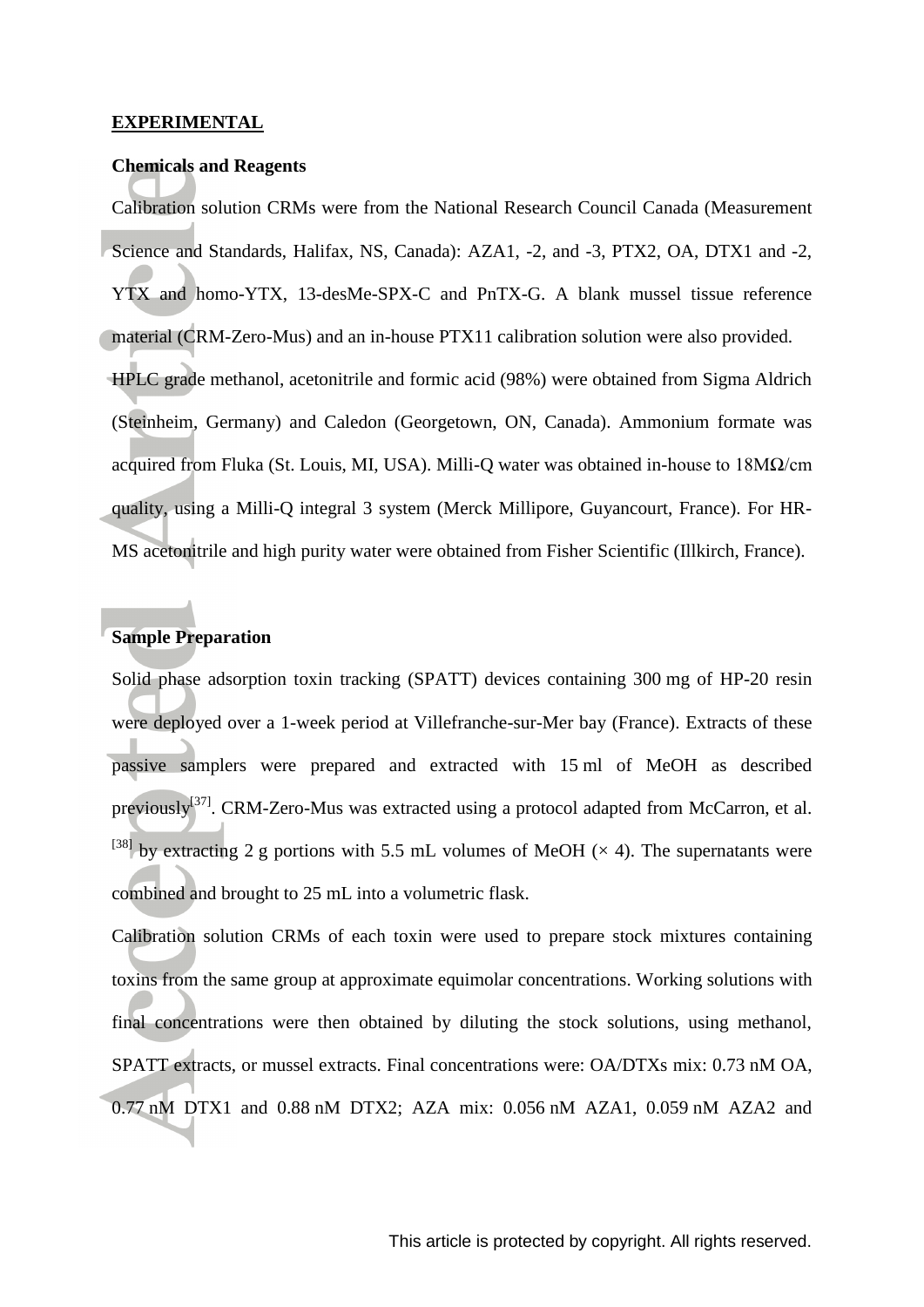0.054 nM AZA3; YTX mix: 0.22 nM YTX and 0.21 nM homo-YTX; PTX mix: 0.19 nM PTX2 and 0.17 nM PTX11; CI mix: 13-desMe-SPX-C and PnTX-G at 43 nM.

A separate mixed solution containing OA at 162 nM, DTX1 at 167 nM and DTX2 at 176 nM was prepared for experiments examining ESI source conditions.

### **Liquid Chromatography-Mass Spectrometry**

### *Method 1*

Experiments were performed using an Agilent 1200 LC system connected to a hydrid triple quadrupole-linear ion trap API4000 QTRAP mass spectrometer (Sciex, Concord, ON, Canada), equipped with a Turbo $V^{\circledast}$  electrospray ionization source. Chromatographic separation was realized on a Synergi MaxRP  $C_{12}$  (50  $\times$  2 mm; 3 µm) (Phenomenex Inc., Torrance, CA, USA) column using a mobile phase composed of water/acetonitrile (62:38 v/v) containing 5 mM ammonium acetate at a flow rate of 0.3 mL/min and a column temperature of 20  $^{\circ}C^{[39]}$  $^{\circ}C^{[39]}$  $^{\circ}C^{[39]}$ . Injection volumes were 5 µL.

The collision and source parameters, in positive ionization mode, were: 20 psi curtain gas, 4500 V ion spray (IS) voltage, 275 °C aux gas temperature, 50 psi pressure nebulizer and auxiliary gases, level 4 (pressure arbitrary units) collision-activated dissociation. Full scan spectra were acquired using a Q1 scan range of *m/z* 700-900, with source declustering potentials (DPs) of 20, 40 and 60 V. Selected ion monitoring (SIM) was conducted using DPs of 20 and 60 V, monitoring *m/z* 769.5, 787.5, 805.5, 822.5, 827.5, 843.5, 849.5 and 863.5 for OA and DTX2, and *m/z* 783.5, 801.5, 819.5, 836.5, 841.5, 857.5, 863.5, 877.5 for DTX1. In negative ion mode the equivalent source conditions were applied except for the IS (-4500 V), acquiring full-scan spectra with a Q1 range of *m/z* 700-900, with SIM using DPs of 20 and 60 V, monitoring *m/z* 803.5 for OA and DTX2, and *m/z* 817.5 for DTX1.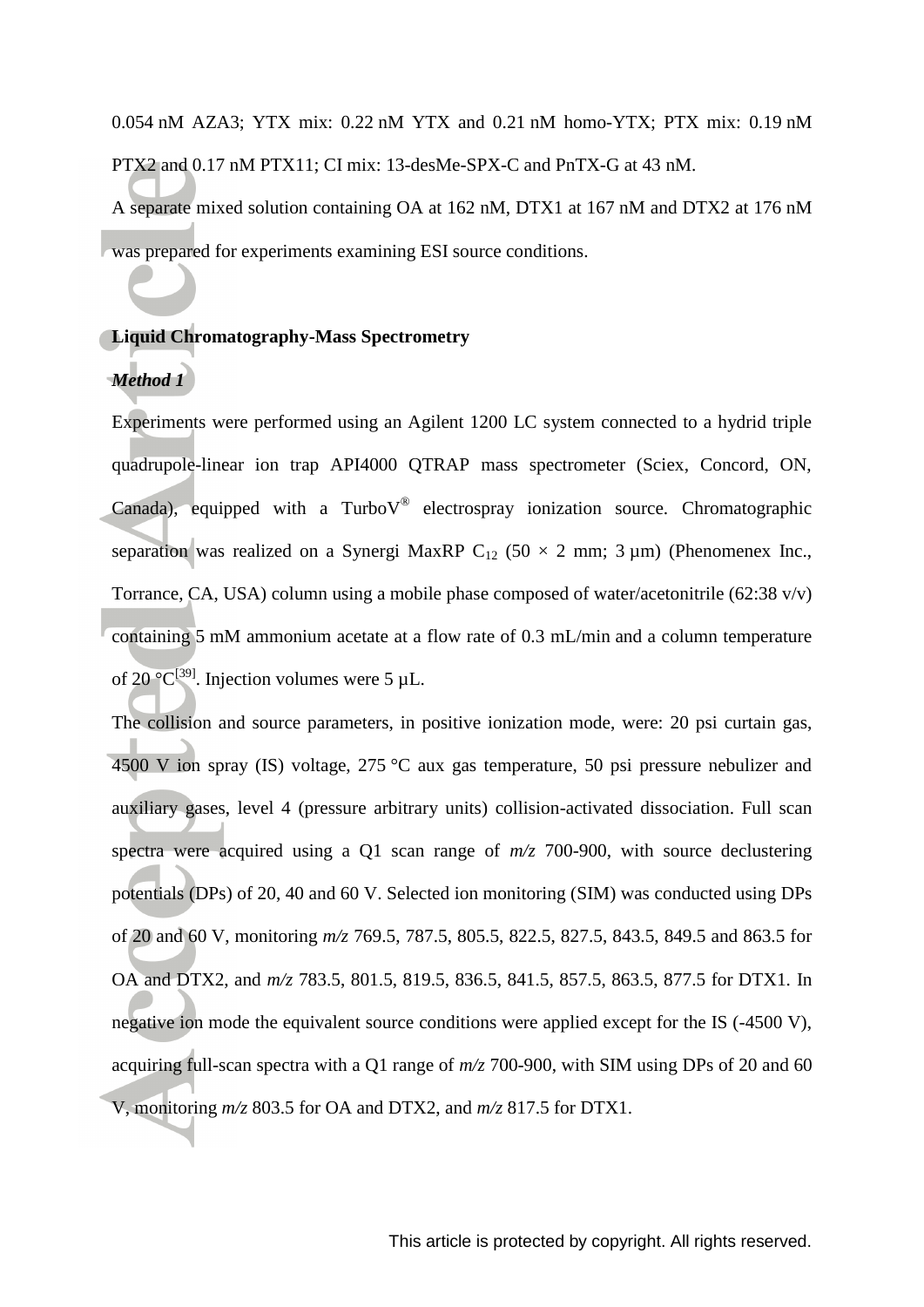### *Method 2*

Experiments were performed using an LC system (UFLC XR Nexera, Shimadzu, Japan) connected to a hydrid triple quadrupole-linear ion trap API4000 QTRAP mass spectrometer (Sciex, Concord, ON, Canada), equipped with a Turbo $V^{\circledast}$  electrospray ionization source. Chromatographic separation was realized on a Phenomenex Kinetex  $XB-C_{18}$  column  $(100 \times 2.1 \text{ mm}, 2.6 \text{ }\mu\text{m})$  maintained at 40 °C, using a mobile phase composed of (A) water and (B) 95% acetonitrile, both containing 2 mM ammonium formate and 50 mM formic acid. The elution gradient ran from 5 to 50 % B over 3.5 min, to 100% B over the next 5 min and was held for 2.5 min before re-equilibration. For isocratic runs the mobile phase was set to 60% B (7 min run) for all toxins except the cyclic imines, which were analyzed with 40% B during 7 min. All methods were operated at 0.4 mL/min with an injection volume of 3  $\mu$ L. The API4000 QTrap mass spectrometer was operated in SIM mode or in selected reaction monitoring (SRM) mode. Positive and negative acquisition experiments were established using the following source settings: curtain gas at 30 psi, ion spray at  $5500 \text{ V}$  (ESI<sup>+</sup>) and -4500 V (ESI), Turbogas temperature of 550 °C, gas 1 and 2 at 40 and 50 psi, respectively, and entrance potential of 10 V.

## *Method 3*

Analyses were performed using a UHPLC 1290 Infinity LC (Agilent Technologies) coupled to a 6540 UHD high-resolution quadrupole time-of-flight hybrid mass spectrometer (Q-TOF; Agilent Technologies) equipped with a Dual Jet Stream® ESI source. Chromatographic separation was carried out using the conditions described for *Method 2*. The instrument was operated in "All-ion" MS/MS mode and targeted MS/MS mode with a mass resolution of 25000-40000 Full Width at Half Maximum (FWHM). The "All-ion" MS/MS mode acquired a full scan acquisition over *m/*z 100 to 1700, with a collision energy of 40 eV and an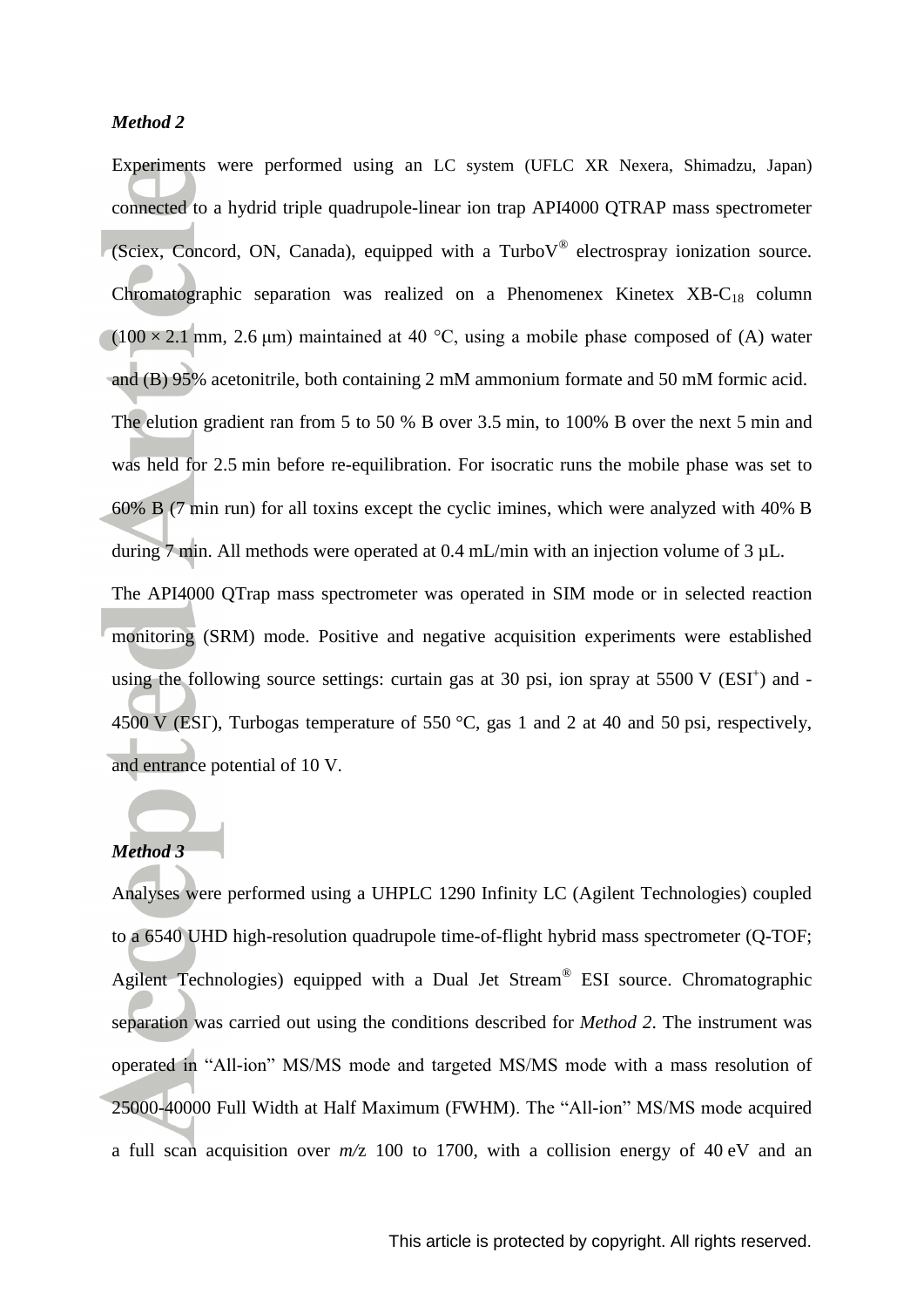acquisition rate of 2 spectra/s per experiment (1 full scan and 1 MS/MS). Targeted MS/MS experiments were over a scan range *m/z* 50 - 1700, with a MS scan rate of 10 spectra/s and a MS/MS scan rate of 3 spectra/s. Three different CEs (20, 40 and 60 eV) were applied to the precursor ions.

The source temperature was 205°C with drying and sheath gas flow-rates of 5 L/min and 12 L/min, respectively. The sheath gas temperature was  $355^{\circ}$ C and the capillary and nozzle voltages were 3500 V and 500 V, respectively. Calibration was carried out continuously over the entire run time using reference masses *m/z* 121.0509 (purine) and *m/z* 922.0099 (hexakis phosphazine) and data were analyzed using MassHunter software (Agilent Technologies). A summary of acquisition parameters is displayed in Table 1.

### **Quantitative and Statistical Analyses**

Mixed toxin solutions for AZAs, OA/DTXs, YTXs, PTXs, and CIs were separately injected three times per day on three different days (methods 2 and 3). RMR factors were determined as the ratio of the response of a compound to that of a reference compound. In this study, the reference compounds used were: AZA1 for AZA2 and -3, OA for DTX1 and -2, YTX for homo-YTX, PTX2 for PTX11 and 13-desMe-SPX-C for PnTX-G. RMRs were calculated using:

$$
RMRi = \frac{Ai * Cj}{Aj * Ci}
$$

where RMR*i* is the relative molar response of the investigated compound (*i*) related to the reference analogue; A*i* is the peak area of the investigated compound (*i*); A*j* is the peak area of the reference analogue; C*i* is the molar concentration of the investigated compound (*i*), and C*j* is the molar concentration of the reference compound.

Statistical evaluations were carried out using SigmaPlot 12.5. Comparison of response factors between different chromatographic, acquisition and mass spectrometry conditions was carried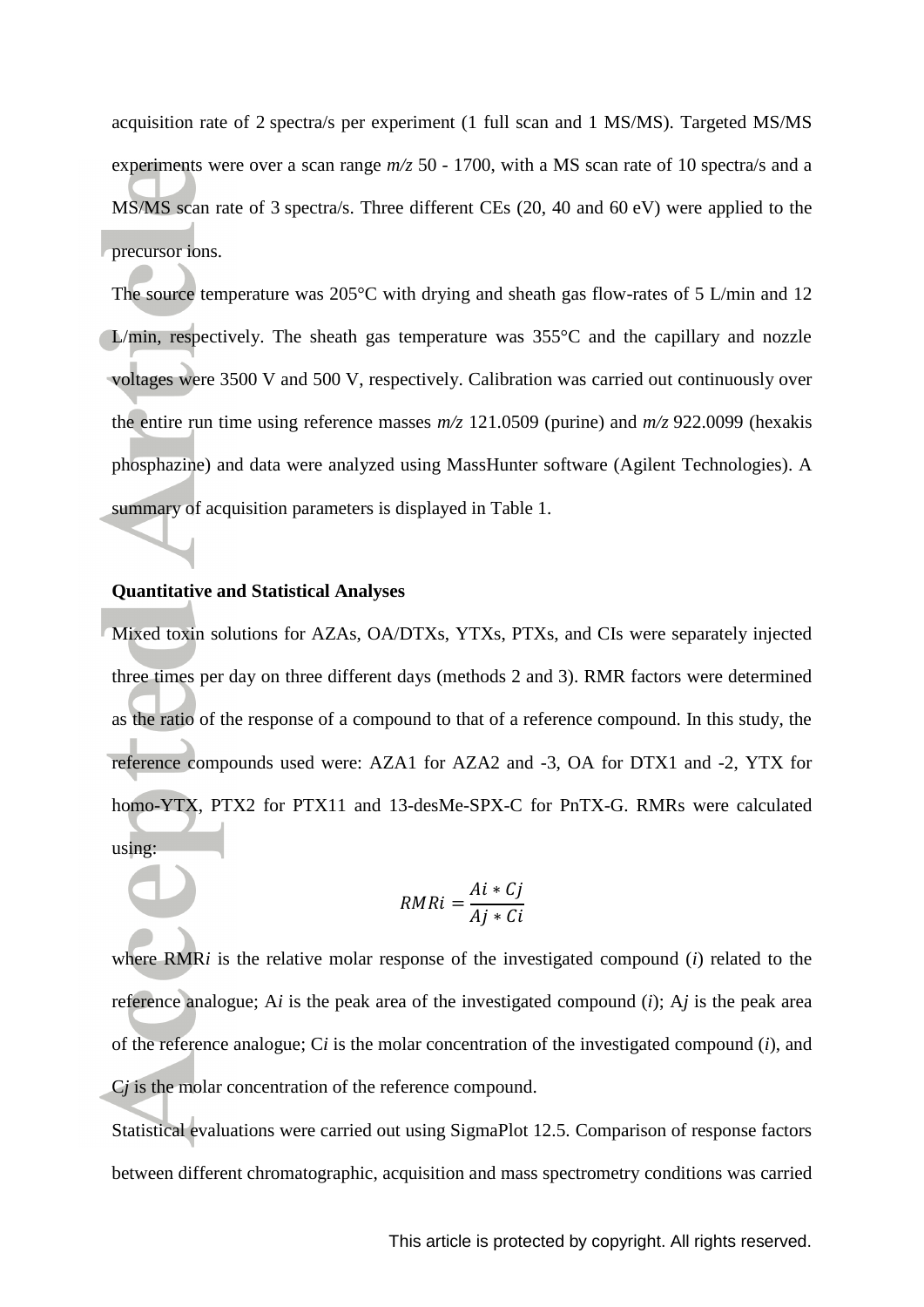out using the two-way repeated measures analysis of variance (ANOVA) or the t-test. Differences were considered significant at  $p < 0.05$ . As part of ANOVA tests, the normality and homoscedasticity of data was verified using Shapiro-Wilk and equal variance tests, respectively.

Acc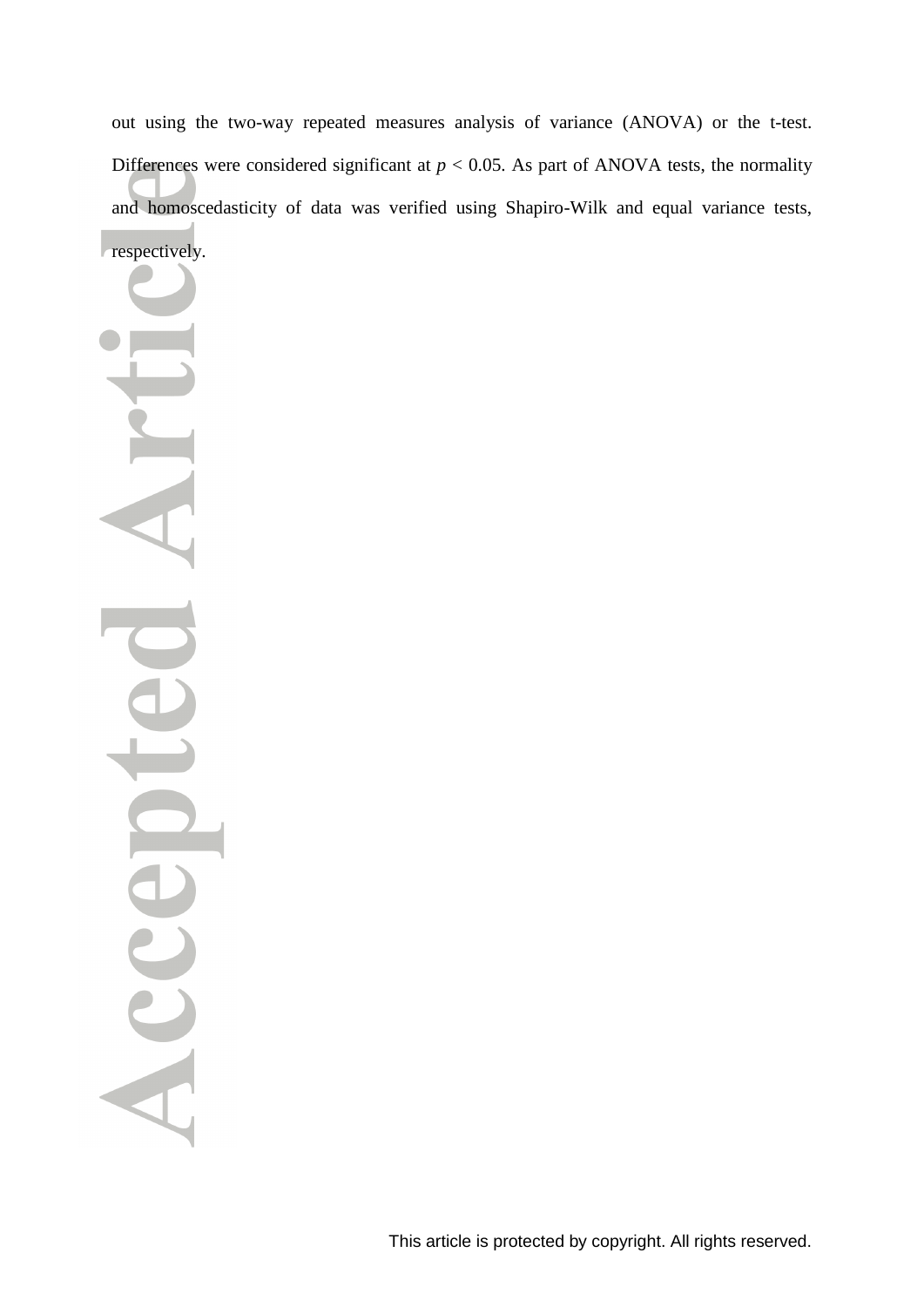### **RESULTS and DISCUSSION**

The ion chosen for quantitation in SIM mode, or for fragmentation in SRM mode, is an important consideration when evaluating response factors and can be significantly influenced by ESI source conditions. An experiment was conducted using a mixture of OA, DTX1 and DTX2 (*Method 1*). Full scans (Q1) were run in positive and negative mode to determine the distribution of charge for each toxin, i.e. which ion clusters show significant abundance. In positive ionization mode, a variety of adducts or water losses, resulting from in-source fragmentation, were observed for OA, DTX2 and DTX1 (Figure 2 and Table S1). The abundance of ion species was not the same for OA, DTX1 and DTX2. In negative ionization mode, the deprotonated molecular ion was the only characteristic ion observed.

The distribution of charge across ion clusters was affected by source conditions, in particular the DP setting. Response factors for DTX1 and DTX2 (relative to OA) were assessed at DPs of 20 eV and 60 eV (Figure 3). In positive mode differences in RMRs for DTX1 and DTX2 to OA were not statistically significantly different for several adducts (sodium, ammonium, and potassium). However, reliance on such adducts is not ideal for quantitative purposes. On the contrary, differences in RMRs between DP 20 and DP 60 for the molecular ion of DTX2 were statistically significant ( $p < 0.05$ ). The same is true for the ions resulting from one water loss (for DTX1) and from two water loss (for DTX1 and DTX2). The Q1 scans also demonstrated the presence of multiple in-source water losses that varied by up to more than a factor of 2. DP is used to break up ion-clusters, including the stripping of residual watermolecules from the mobile phase; therefore possible water losses from polyether and hydroxylated toxin molecules must be evaluated and considered.

In negative mode (ESI) it appeared that DP had less influence on the RMRs for DTX1 and DTX2. Response factors were close to 1 for DTX1 and DTX2, irrespective of the DP value. Analysis of OA and DTXs in ESI<sup>+</sup> yielded more fragment ions, thus resulting in a lower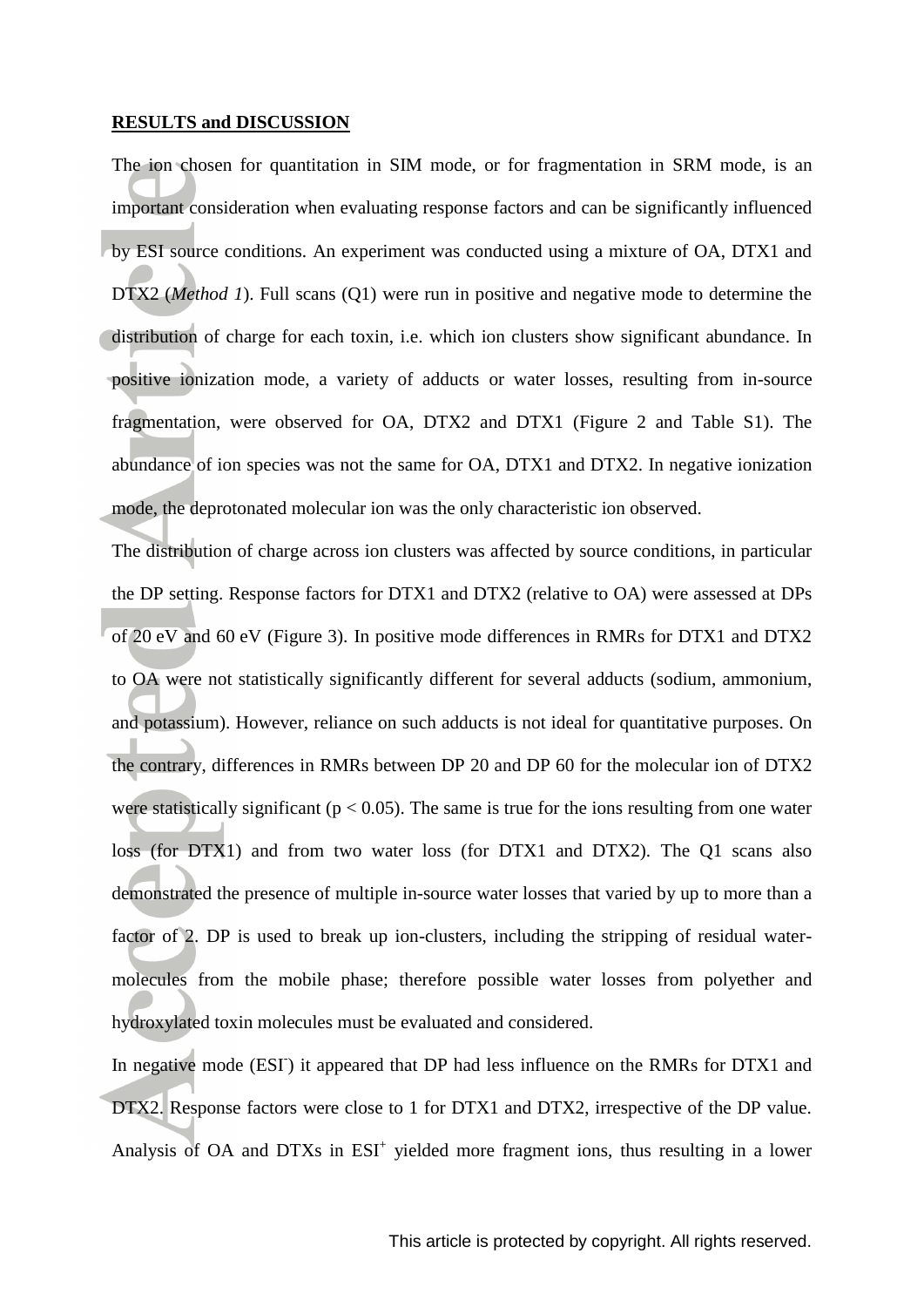detection abundance for quantifying ions  $([M+H]^+)$ , compared to ESI for which only the deprotonated ion was observed, at a higher abundance. Some earlier LC-MS methods analyzed OA and DTXs in positive ionization mode<sup>[\[25,](#page-16-0) [40\]](#page-16-6)</sup>. However, these toxins are now more frequently monitored in negative ionization mode<sup>[\[26,](#page-16-7) [28,](#page-16-8) [39\]](#page-16-5)</sup> meaning that RMRs should not be a major issue for OA/DTXs under similar conditions. However, this example demonstrates that source parameters such as DP settings and temperatures should be considered when developing methods for toxins for which standards are not available. All other experiments conducted as part of this work focused on analysis of OA and DTXs in negative ion mode only.

Data from experiments conducted using the QTrap (*Method 2*) shows that differences in RMRs were generally in the range of 0.5 and 2, with the exception of PnTX-G in SRM mode (Figure 4). This shows that for screening purposes possible variations in response factors may not be hugely significant (i.e. orders of magnitude) and use of a representative toxin standard should provide reasonable semi-quantitative data. Using two-way repeated measures ANOVA, an overall comparison of all relative molar responses (Supporting information Table S2) obtained with *Methods 2 and 3* was carried out: isocratic *vs* gradient results were compared on one side and acquisition mode results on the other side. RMRs for specific toxins were not significantly different between gradient and isocratic conditions for most toxins, except for DTX1 and PnTX-G in SRM and SIM mode, and for AZA2 in SIM mode (Figure 4). The composition of the mobile phase in gradient elution can have a significant impact on ionization and therefore on response  $factors^{[41]}$  $factors^{[41]}$  $factors^{[41]}$ . RMRs were generally close to 1 for gradient separations, when the retention time of the investigated compound was within 0.5 min of the reference compound. This was the case for homo-YTX compared to YTX (0.03 min RT difference) and DTX2 compared to OA (0.27 min RT difference) (Figure 5). The observed differences in RMR for OA and DTX1 are attributable to different ionization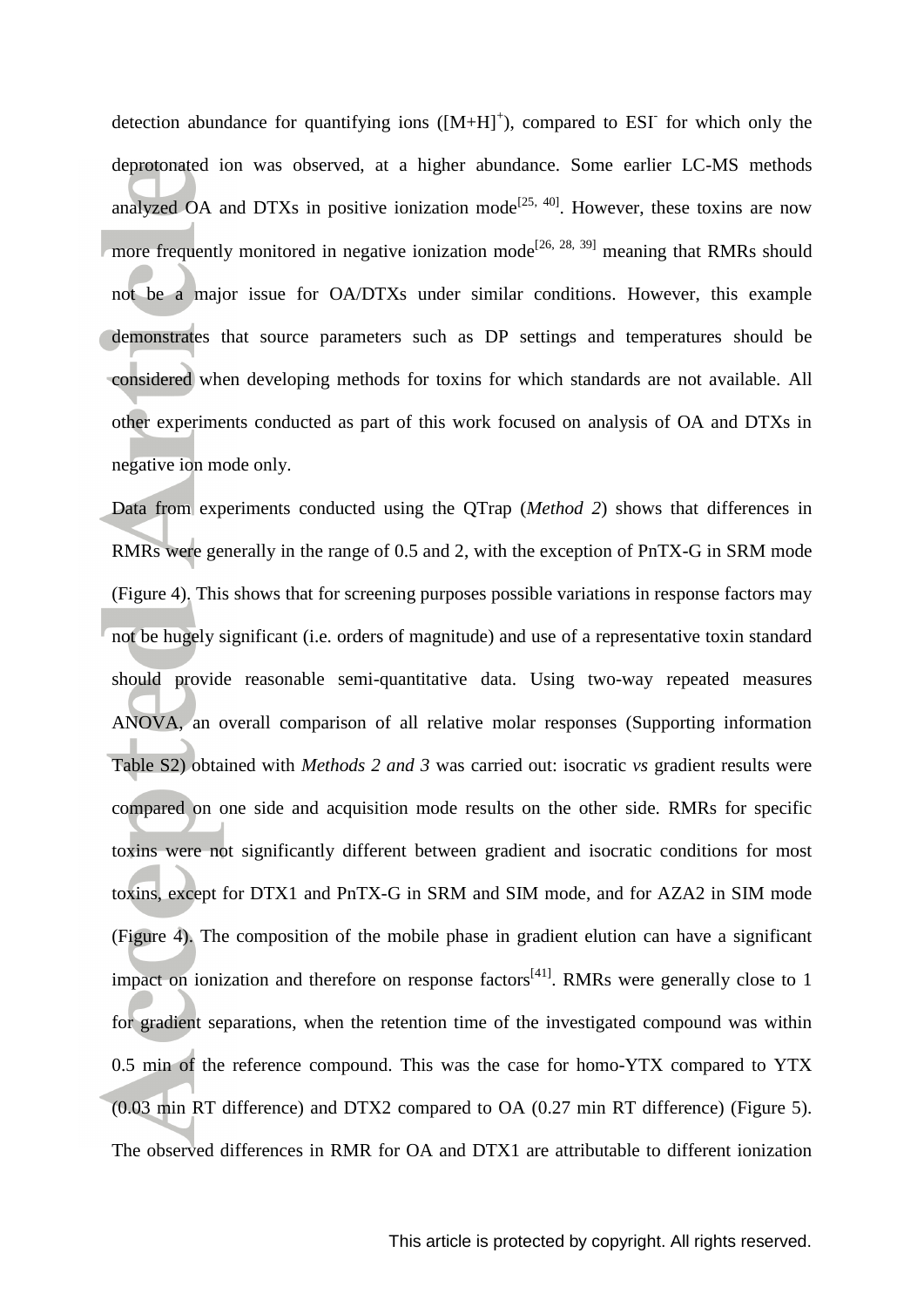yields as a result of different solvent compositions ( $\Delta B\% \sim 10\%$  in gradient mode) when the analyte arrives at the ESI source, rather than due to differences in MS acquisition parameters (Figure 4 and 5). In addition, the difference between RMR in isocratic and gradient chromatographic conditions was statistically significant  $(p<0.05)$  in both SRM and SIM acquisition mode. These results indicate that mobile phase composition can influence the ionization and therefore yield different relative responses (this was also the case for OA and DTX1 using *Method 3*; see Supporting Information Table S2).

RMRs for PnTX-G deviated most significantly, in particular in SRM mode (RMR >2 in some cases). The PnTX-G RMRs were determined relative to 13-desMe-SPX-C. Although PnTX-G and 13-desMe-SPX-C possess structural similarities as cyclic imines, the notable structural differences unsurprisingly had a significant impact on the RMRs. Differences in relative responses in SIM mode were low compared to SRM, but still significant in some cases showing that differences in source ionization of the cyclic imines is also a factor of variation.

RMR factors on the 6540 QToF (*Method 3*) were significantly different for DTX1, AZA2, and PnTX-G for mussel extract and AZA2 and PnTX-G for SPATT matrix (Figure 6 and Table S2). Hence, the additional difference in RMRs for AZA2 might be attributed to slightly different source design affecting ionization yields for SPATT and mussel matrices.

The sample matrix used did not seem to significantly impact the RMRs, with an exception for PnTX-G (Figures 4 and 6). However, as shown in a previous study<sup>[\[42\]](#page-16-10)</sup>, the nature of the matrix can have a significant bearing on ionization efficiency (Figure S1). Matrix effects can also be dependent on the chromatographic conditions.

From the results presented here it is clear that the acquisition mode (SIM, SRM) can significantly influence the relative response of toxins from the same group. On the API4000 QTrap (*Method 2*), this was particularly significant for PnTX-G, DTX1 and PTX11 (Figure 4). RMRs obtained in SRM acquisition mode deviated more from an equimolar response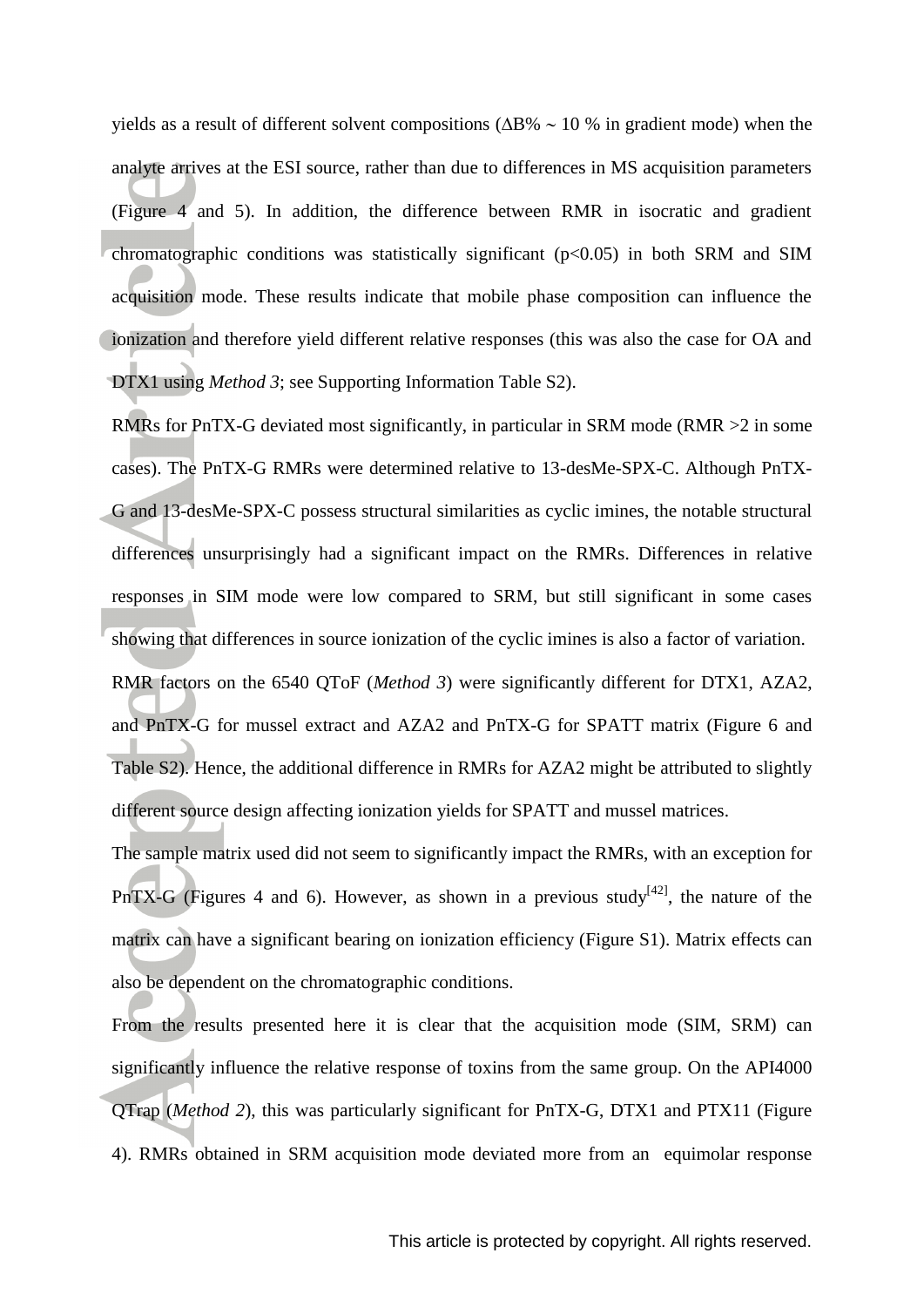than those acquired in SIM mode. While SIM mode is likely to be only affected by differences in ionization efficiency<sup>[\[43\]](#page-16-11)</sup>, SRM mode is additionally affected by efficiency in production of fragment ions. Therefore, larger differences observed in SRM mode are understandable when considering differential fragmentation as a result of collision-induceddissociation. On the QToF (*Method 3*), RMRs obtained in All-ion acquisition mode were not significantly different (*p*>0.05, t-test) from those obtained in target MS/MS mode for all toxins, except for PnTX-G (Table S2). As PnTX-G does not have the same base structure as the reference compound, it is not surprising that the fragmentation efficiency is not quantitatively comparable; and this difference was consistent between low and high resolution mass spectrometry.

Thus, differences between low and high resolution mass spectrometry appear relatively insignificant and the selectivity benefits of HR-MS can be fully utilized for screening of unknowns. It is particularly encouraging that the 'All-ion' acquisition mode was minimally affected by differences in RMRs since this mode provides both full-scan and fragmentation HR-MS information on the compounds observed.

Accel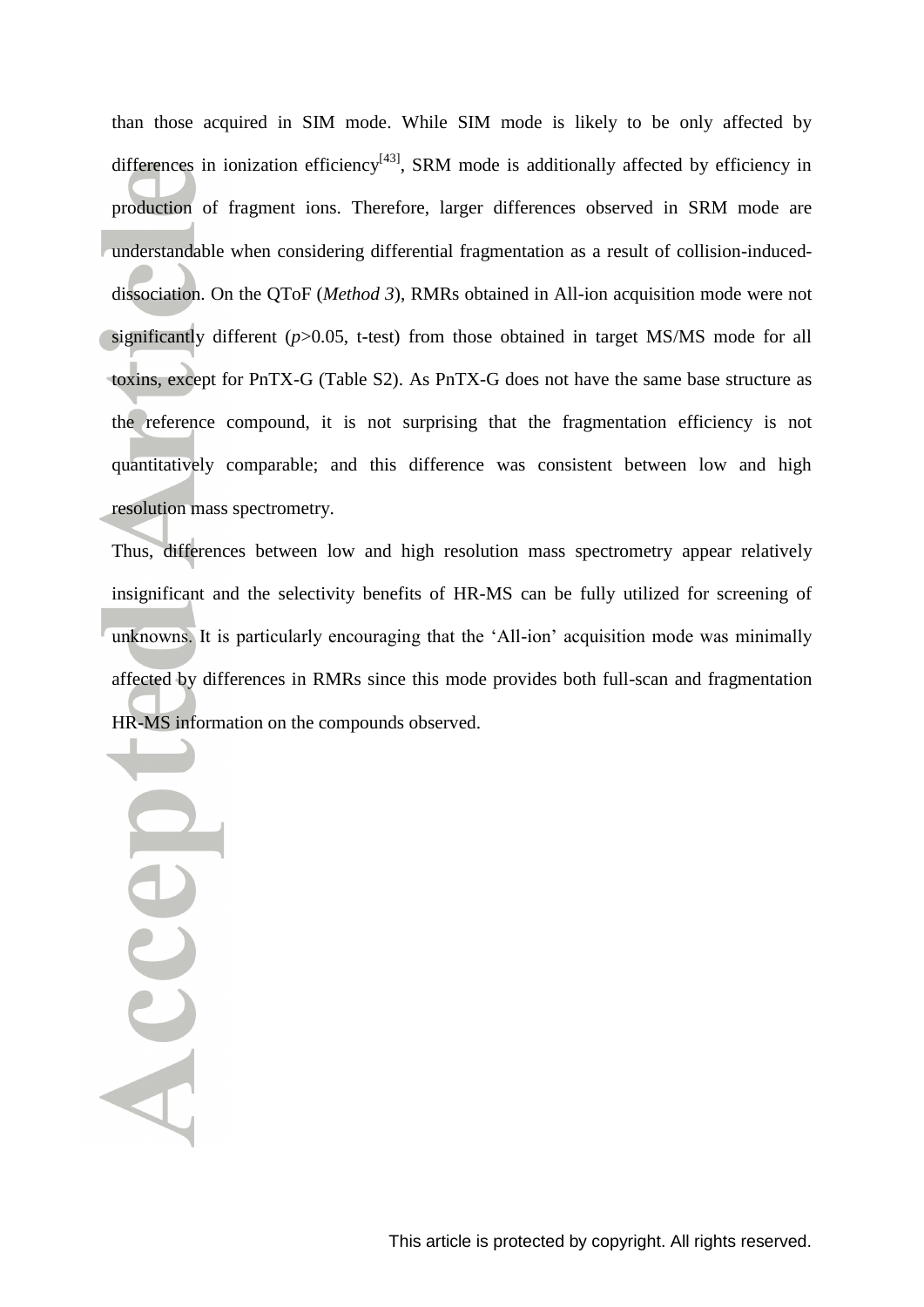### **CONCLUSIONS**

In the quantitative analysis of marine biotoxins by LC-MS many factors play a role in accuracy of results. The absence of standards for some marine biotoxins, in particular for 'emerging' classes of toxins, means that frequently a related analogue is used for quantitation and equal RMRs are assumed. RMR factors were evaluated for analogues belonging to several lipophilic toxin groups. Chromatographic conditions and MS acquisition parameters were investigated on different LC-MS systems. RMRs generally varied by a factor of 0.5 to 2 between toxins from the same group under different LC and MS conditions. A significant exception was PnTX-G which was evaluated relative to 13-desMe-SPX-C. Although both these toxins are related cyclic imines, their structural differences resulted in significantly deviated response factors due to differences in ionization and fragmentation. The results for the AZA group were consistent with those obtained by other authors  $[24, 44]$  $[24, 44]$ . Interestingly, RMRs were in general impacted less by chromatography conditions (*e.g.* gradient or isocratic) than by MS acquisition parameters. It was also shown that RMRs in SPATT matrix were similar to those in standard solutions, illustrating a benefit of passive samplers for nontargeted screening of marine biotoxins.

LC-MS is an extremely powerful and important method for algal toxin detection and quantitation. Toxin standards are available for most regulated analogs, and it is important that they are used when available to ensure accuracy of results. In cases where it is not possible to obtain certified calibrants for specific toxins possible differences in RMRs should be considered when using related toxin analog standard to generate information on toxin occurrence. The approach presented here and the knowledge of RMR ranges within toxin groups is of value when considering semi-quantitative screening of toxins using untargeted approaches such at high resolution mass spectrometry.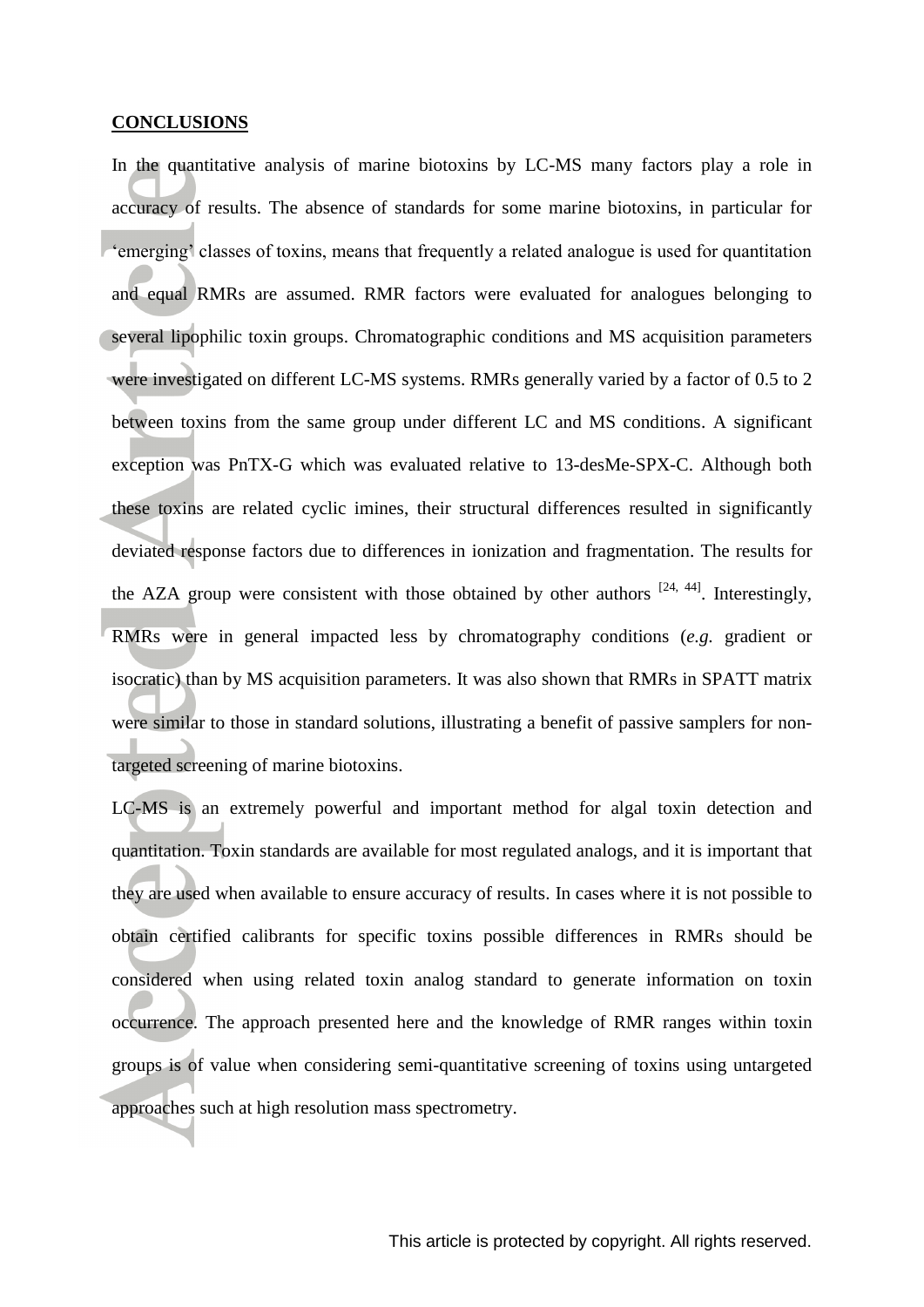### **AKNOWLEDGMENTS**

This study was carried out under the Coselmar project supported by Ifremer and Nantes University and co-funded by the Regional Council of the "Pays de la Loire". The authors would like to thank all the members of the Laboratoire Phycotoxines at the Atlantic Centre of Ifremer and the Biotoxin Metrology, Measurement Science and Standards team at the National Research Council of Halifax, for their help and advice during this study. Sabrina Giddings, Joe Boutlier and Michael Quilliam (NRC, Halifax) are acknowledged for assistance in preparation of samples and provision of data.

Sccep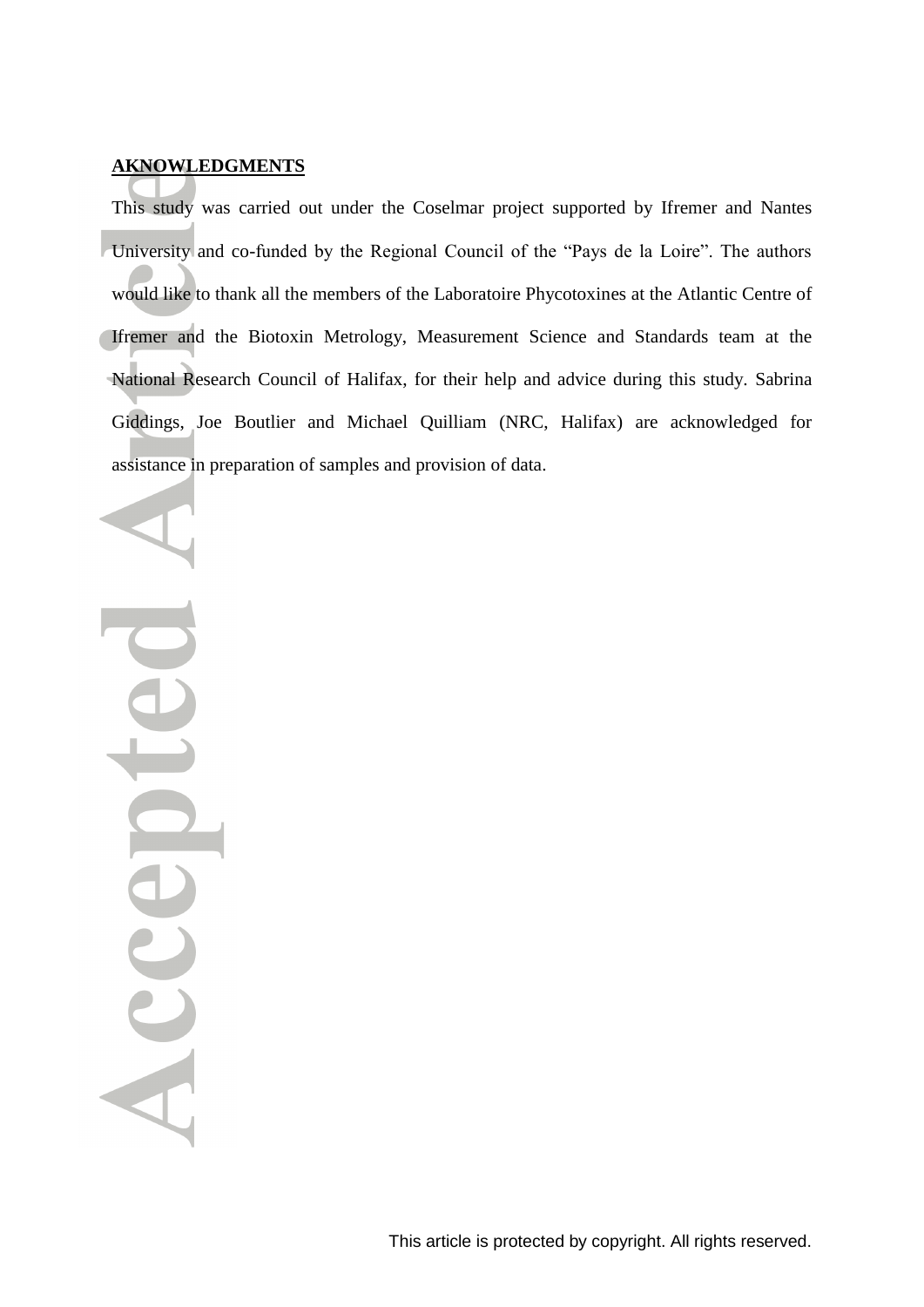### **REFERENCES**

- <span id="page-15-0"></span>[1]E. Berdalet, L. C. Backer, H. Enevoldsen, L. E. Fleming, R. Gowen, P. Hess, P. Hoagland, S. Moore, K. Davidson, *Journal of the Marine Biological Association of the United Kingdom* **2016**, *91*, 61.
- <span id="page-15-1"></span>[2]P. Lassus, N. Chomérat, E. Nézan, P. Hess, *Toxic and harmful microalgae of the World Ocean - Micro-algues toxiques et nuisibles de l'océan mondial. IOC Manuals and Guides 68 (English/French)*, Intl. Society for the Study of Harmful Algae (ISSHA) / Intergovernmental Oceanographic Commission of UNESCO (IOC), Copenhagen, Denmark, 523 pp, **2016**.
- <span id="page-15-2"></span>[3]E. L. Lilly, D. M. Kulis, P. Gentien, D. M. Anderson, *Journal of Plankton Research*  **2002**, *24*, 443.
- <span id="page-15-3"></span>[4]G. M. Hallegraeff, *Phycologia* **1993**, *32*, 79.
- <span id="page-15-4"></span>[5]J. Diogene, P. de la Iglesia, M. Fernandez, M. Campas, A. Caillaud, M. Garcia Altares, O. Carnicer, L. Solino, G. Gimenez, A. Casanova, *Toxicon* **2013**, *75*, 205.
- <span id="page-15-5"></span>[6]EU.Commission, *Official Journal of the European Union.* **2011**.
- <span id="page-15-6"></span>[7]P. Hess, P. McCarron, M. A. Quilliam, *Analytical and Bioanalytical Chemistry* **2007**, *387*, 2463.
- <span id="page-15-7"></span>[8]D. G. Beach, S. Crain, N. Lewis, P. LeBlanc, W. R. Hardstaff, R. A. Perez, S. D. Giddings, C. F. Martinez-Farina, R. Stefanova, I. W. Burton, J. Kilcoyne, J. E. Melanson, M. A. Quilliam, P. McCarron, *Journal of AOAC International* **2016**, *99*, 1151.
- <span id="page-15-8"></span>[9]R. A. Perez, N. Rehmann, S. Crain, P. LeBlanc, C. Craft, S. MacKinnon, K. Reeves, I. W. Burton, J. A. Walter, P. Hess, M. A. Quilliam, J. E. Melanson, *Analytical and Bioanalytical Chemistry* **2010**, *398*, 2243.
- <span id="page-15-9"></span>[10] P. Hess, E. Abadie, F. Herve, T. Berteaux, V. Sechet, R. Araoz, J. Molgo, A. Zakarian, M. Sibat, T. Rundberget, C. O. Miles, Z. Amzil, *Toxicon* **2013**, *75*, 16.
- [11] M. Geiger, G. Deslanglois, K. Hogeveen, V. Fessard, E. Abadie, T. Leprêtre, F. Hervé, V. Séchet, R. Aráoz, J. Molgó, O. Grovel, Y. F. Pouchus, P. Hess, *Toxicon* **2013**, *75*, 215.
- [12] T. Rundberget, J. A. Aasen, A. I. Selwood, C. O. Miles, *Toxicon* **2011**, *58*, 700.
- [13] A. I. Selwood, C. O. Miles, A. L. Wilkins, R. van Ginkel, R. Munday, F. Rise, P. McNabb, *Journal of Agricultural and Food Chemistry* **2010**, *58*, 6532.
- [14] L. Rhodes, K. Smith, A. I. Selwood, P. McNabb, S. Molenaar, R. Munday, C. Wilkinson, G. M. Hallegraeff, *New Zealand Journal of Marine and Freshwater Research*  **2011**, *45*, 703.
- [15] S. D. Hellyer, A. I. Selwood, L. Rhodes, D. S. Kerr, *Toxicon* **2013**, *76*, 214.
- [16] A. I. Selwood, A. L. Wilkins, R. Munday, F. Shi, L. L. Rhodes, P. T. Holland, *Tetrahedron Letters* **2013**, *54*, 4705.
- [17] A. I. Selwood, A. L. Wilkins, R. Munday, H. Gu, K. F. Smith, L. L. Rhodes, F. Rise, *Tetrahedron Letters* **2014**, *55*, 5508.
- [18] T. Hu, I. W. Burton, A. D. Cembella, J. M. Curtis, M. A. Quilliam, J. A. Walter, J. L. C. Wright, *Journal of Natural Products* **2001**, *64*, 308.
- [19] J. A. B. Aasen, W. R. Hardstaff, T. Aune, M. A. Quilliam, *Rapid Communications In Mass Spectrometry* **2006**, *20*, 1531.
- [20] P. de la Iglesia, P. McCarron, J. Diogène, M. A. Quilliam, *Rapid Communications in Mass Spectrometry* **2013**, *27*, 643.
- <span id="page-15-10"></span>[21] EU-RL-MB, EU-RL-MB, **2011**.
- <span id="page-15-11"></span>[22] J. Kilcoyne, P. McCarron, M. J. Twiner, C. Nulty, S. Crain, M. A. Quilliam, F. Rise, A. L. Wilkins, C. O. Miles, *Chemical Research in Toxicology* **2014**, *27*, 587.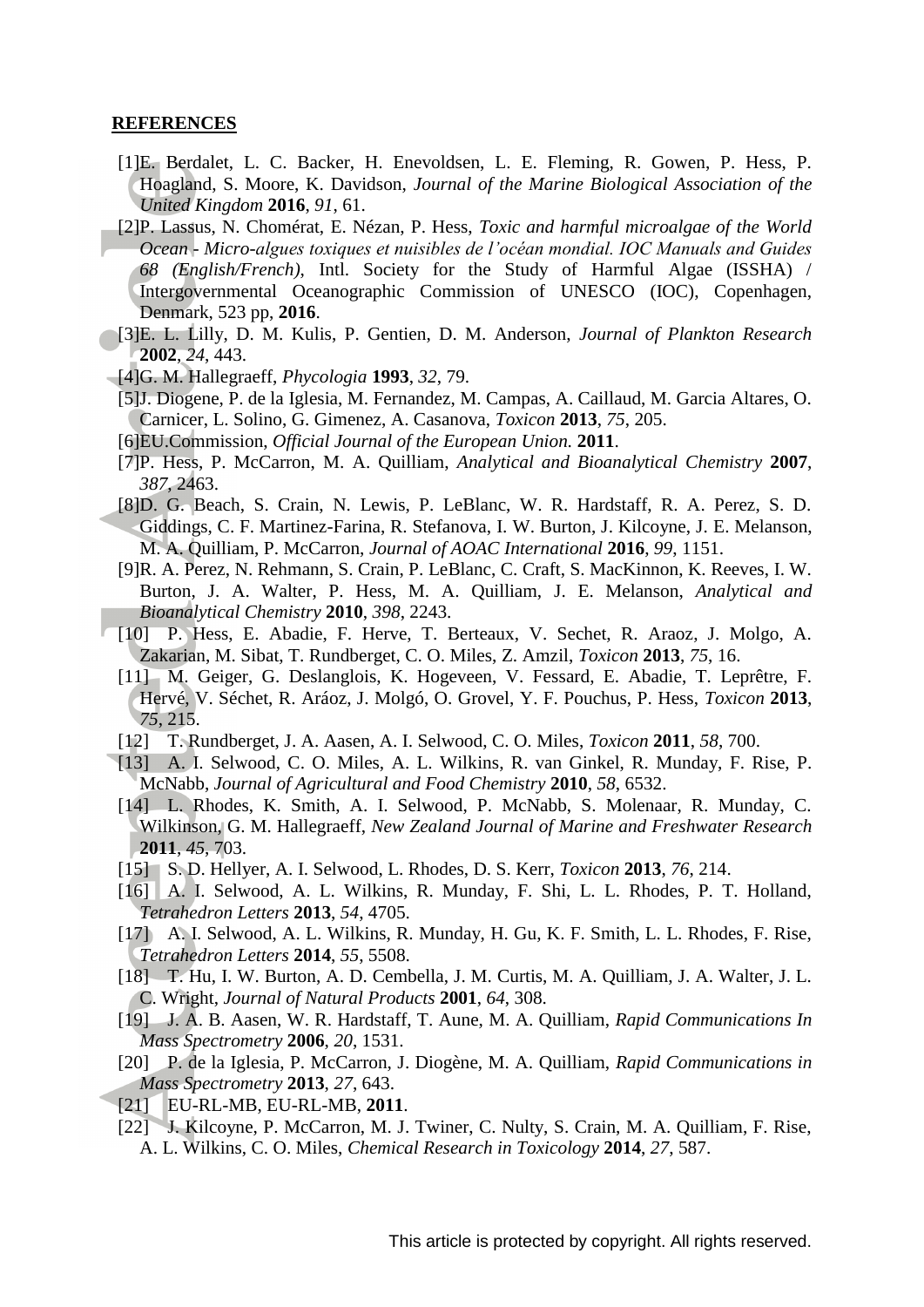- [23] J. Kilcoyne, C. Nulty, T. Jauffrais, P. McCarron, F. Herve, B. Foley, F. Rise, S. Crain, A. L. Wilkins, M. J. Twiner, P. Hess, C. O. Miles, *Journal of Natural Products* **2014**, *77*, 2465.
- <span id="page-16-12"></span>[24] N. P. Rehmann, Preparative isolation and purification of Azaspiracids and related toxins from blue mussels and characterisation of new toxin analogs thesis, University College Dublin **2008**.
- <span id="page-16-0"></span>[25] M. A. Quilliam, P. Hess, C. Dell'Aversano, *Editors: Willem J. De Koe, Robert A. Samson, Hans P. Van Egmond, John Gilbert and Myrna Sabino. Proc. 10th IntL. IUPAC Symposium on Mycotoxins and Phycotoxins - 21-25 May, 2000 Guaruja (Brazil)* **2001**, 383.
- <span id="page-16-7"></span>[26] P. McNabb, A. I. Selwood, P. T. Holland, *Journal of AOAC International [J. AOAC Int.]* **2005**, *88*, 761.
- [27] A. These, J. Scholz, A. Preiss-Weigert, *Journal of Chromatography A* **2009**, *1216*, 4529.
- <span id="page-16-8"></span>[28] H. J. van den Top, A. Gerssen, P. McCarron, H. P. van Egmond, *Food Addit Contam Part A Chem Anal Control Expo Risk Assess* **2011**, *28*, 1745.
- <span id="page-16-1"></span>[29] A. Gerssen, P. P. Mulder, J. de Boer, *Anal Chim Acta* **2011**, *685*, 176.
- [30] G. Orellana, L. Van Meulebroek, M. De Rijcke, C. R. Janssen, L. Vanhaecke, *Harmful Algae* **2017**, *64*, 30.
- [31] G. Orellana, L. Van Meulebroek, S. Van Vooren, M. De Rijcke, M. Vandegehuchte, C. R. Janssen, L. Vanhaecke, *Anal Bioanal Chem* **2015**, *407*, 6345.
- [32] A. Rubies, E. Munoz, D. Gibert, N. Cortes-Francisco, M. Granados, J. Caixach, F. Centrich, *Journal of Chromatography A* **2015**, *1386*, 62.
- <span id="page-16-2"></span>[33] A. Domenech, N. Cortes-Francisco, O. Palacios, J. M. Franco, P. Riobo, J. J. Llerena, S. Vichi, J. Caixach, *Journal of Chromatography A* **2014**, *1328*, 16.
- [34] G. Orellana, J. Vanden Bussche, L. Van Meulebroek, M. Vandegehuchte, C. Janssen, L. Vanhaecke, *Analytical and Bioanalytical Chemistry* **2014**, *406*, 5303.
- [35] M. Garcia-Altares, A. Casanova, V. Bane, J. Diogene, A. Furey, P. de la Iglesia, *Marine Drugs* **2014**, *12*, 3706.
- [36] P. Blay, J. P. Hui, J. Chang, J. E. Melanson, *Anal Bioanal Chem* **2011**, *400*, 577.
- <span id="page-16-3"></span>[37] Z. Zendong, C. Herrenknecht, E. Abadie, C. Brissard, C. Tixier, F. Mondeguer, V. Sechet, Z. Amzil, P. Hess, *Toxicon* **2014**, *91*, 57.
- <span id="page-16-4"></span>[38] P. McCarron, S. Giddings, K. Reeves, P. Hess, M. Quilliam, *Analytical and Bioanalytical Chemistry* **2015**, *407*, 2985.
- <span id="page-16-5"></span>[39] P. McCarron, S. D. Giddings, M. A. Quilliam, *Anal Bioanal Chem* **2011**, *400*, 835.
- <span id="page-16-6"></span>[40] W. J. De Koe, R. A. Samson, H. P. Van Egmond, J. Gilbert, M. Sabino, **2000**, pp. 383.
- <span id="page-16-9"></span>[41] B. Ghosh, A. D. Jones, *Analyst* **2015**, *140*, 6522.

- <span id="page-16-10"></span>[42] Z. Zendong, P. McCarron, C. Herrenknecht, M. Sibat, Z. Amzil, R. B. Cole, P. Hess, *Journal of Chromatography A* **2015**, *1416*, 10.
- <span id="page-16-11"></span>[43] A. Kruve, K. Kaupmees, J. Liigand, I. Leito, *Anal Chem* **2014**, *86*, 4822.
- <span id="page-16-13"></span>[44] J. Kilcoyne, M. J. Twiner, P. McCarron, S. Crain, S. D. Giddings, B. Foley, F. Rise, P. Hess, A. L. Wilkins, C. O. Miles, *Journal of Agricultural and Food Chemistry* **2015**, *63*, 5083.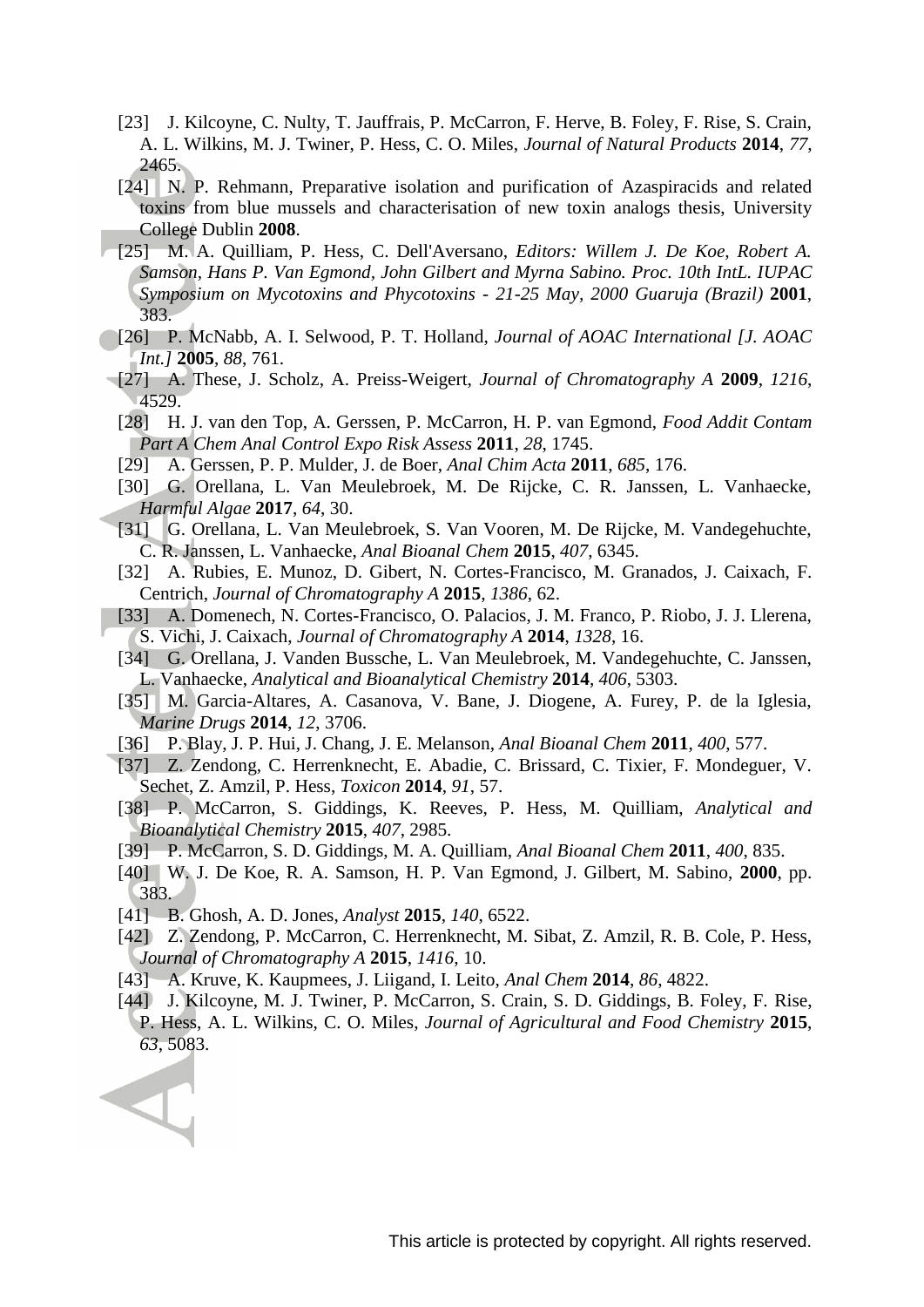|                                   |                                         |                      |                            | <b>QToF</b>           |                     | <b>QTrap</b>                       |        |        |
|-----------------------------------|-----------------------------------------|----------------------|----------------------------|-----------------------|---------------------|------------------------------------|--------|--------|
| <b>Toxin</b>                      | <b>Ionizatio</b><br>$\mathbf n$<br>mode | Ion                  | <b>Mass</b><br>(m/z)       | Fragmento<br>r<br>(V) | <b>SIM</b><br>(m/z) | <b>SRM</b><br>transitions<br>(m/z) | DP(V)  | CE(eV) |
| <b>OA</b>                         | <b>ESI</b>                              | $[M-H]$              | 803.4587                   | 180                   | 803.4               | 803.4/255.1*                       | $-170$ | $-62$  |
|                                   |                                         |                      |                            |                       |                     | 803.4/113.1                        |        | $-92$  |
| DTX2                              | <b>ESI</b>                              | $[M-H]$ <sup>-</sup> | 803.4587                   | 180                   | 803.4               | 803.4/255.1*                       | $-170$ | $-62$  |
|                                   |                                         |                      |                            |                       |                     | 803.4/113.1                        |        | $-92$  |
| <b>DTX1</b>                       | <b>ESI</b>                              | $[M-H]$              | 817.4744                   | 180                   | 817.5               | 817.5/255.1*                       | $-170$ | $-68$  |
|                                   |                                         |                      |                            |                       |                     | 817.5/113.1                        |        | $-92$  |
| <b>YTX</b>                        | <b>ESI</b>                              | $[M-H]$              | 1141.471<br>7              | 180                   | 1141.4              | 1141.4/1061.6*                     | $-120$ | $-48$  |
|                                   |                                         |                      |                            |                       |                     | 1141.4/855.6                       |        | $-98$  |
| Homo-YTX                          | <b>ESI</b>                              | $[M-H]$              | 1155.487<br>$\overline{4}$ | 180                   | 1155.6              | 1155.5/1075.6*                     | $-120$ | $-48$  |
|                                   |                                         |                      |                            |                       |                     | 1155.5/869.4                       |        | $-98$  |
| AZA <sub>1</sub>                  | $ESI+$                                  | $[M+H]$ <sup>+</sup> | 842.5049                   | 200                   | 842.6               | 842.6/654.4*                       | 116    | 69     |
|                                   |                                         |                      |                            |                       |                     | 842.6/672.3                        |        | 69     |
| AZA <sub>2</sub>                  | $ESI+$                                  | $[M+H]$ <sup>+</sup> | 856.5206                   | 200                   | 856.6               | 856.6/654.4*                       | 116    | 69     |
|                                   |                                         |                      |                            |                       |                     | 856.6/672.4                        |        | 69     |
| AZA <sub>3</sub>                  | $ESI+$                                  | $[M+H]$ <sup>+</sup> | 828.4893                   | 200                   | 828.6               | 828.6/640.4*                       | 116    | 69     |
|                                   |                                         |                      |                            |                       |                     | 828.6/658.4                        |        | 69     |
| 13-desMe-SPX-<br>$\boldsymbol{C}$ | $ESI+$                                  | $[M+H]$ <sup>+</sup> | 692.4521                   | 200                   | 692.6               | 692.6/164.2*                       | 121    | 71     |
|                                   |                                         |                      |                            |                       |                     | 692.6/444.3                        |        | 53     |
| PnTX-G                            | $ESI+$                                  | $[M+H]$ <sup>+</sup> | 694.4677                   | 200                   | 694.4               | 694.4/164.1*                       | 141    | 75     |
|                                   |                                         |                      |                            |                       |                     | 694.4/458.3                        |        | 55     |
| PTX2                              | $ESI+$                                  | $[M+NH4]$            | 876.5104                   | 200                   | 876.6               | 876.6/823.6*                       | 91     | 31     |
|                                   |                                         |                      |                            |                       |                     | 876.6/805.6                        |        | 37     |
| PTX11                             | $ESI+$                                  | $[M+NH4]$            | 892.5053                   | 200                   | 892.6               | 892.6/821.5*                       | 91     | 37     |
|                                   |                                         |                      |                            |                       |                     | 892.5/839.5                        |        | 31     |

**Table 1:** MS acquisition parameters for QTof (method 3) and QTrap (method 2) experiments.

*(\*):* transition used for quantification

Acce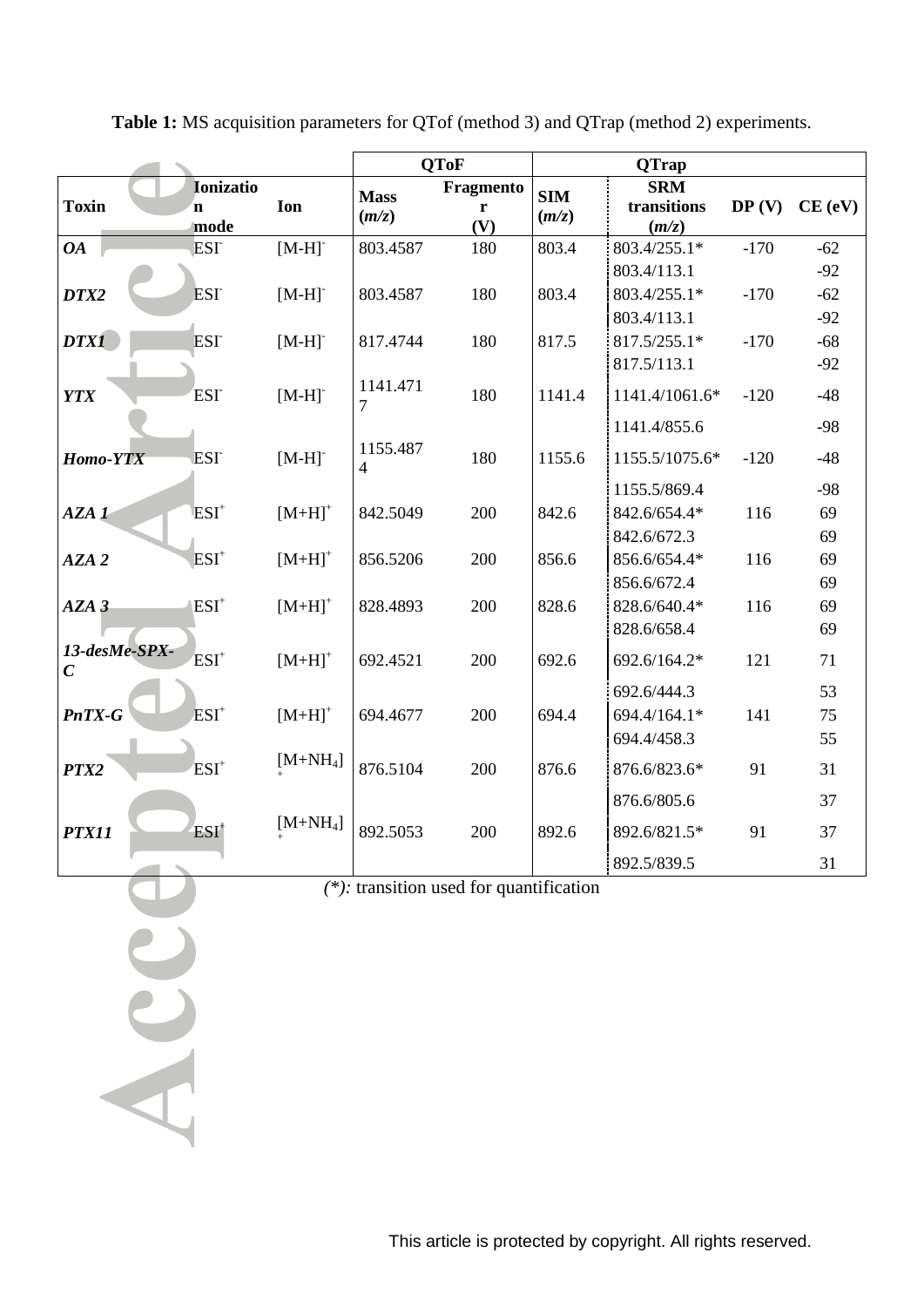

Figure 1: Structures of investigated toxins: AZA1-3; OA, DTX1 and -2; YTX and homo-YTX; PTX2 and 11; PnTX-G; and 13-desMe-C.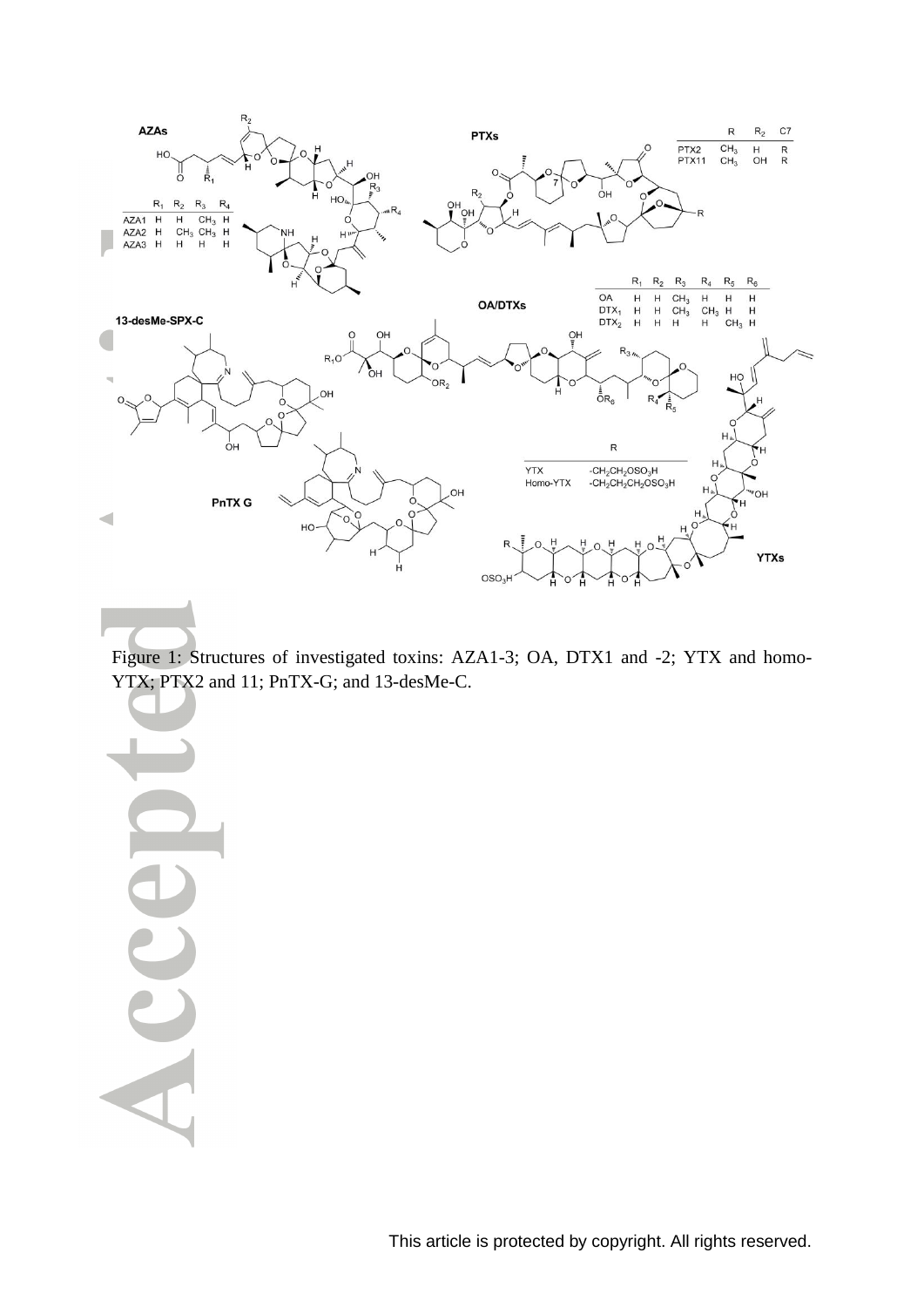

Figure 2: Positive ion mode total ion count (TIC) from LC-MS analysis (Method 1) of a mixture of OA, DTX1 and DTX2 (A), and extracted Q1 traces for the individual toxins (B).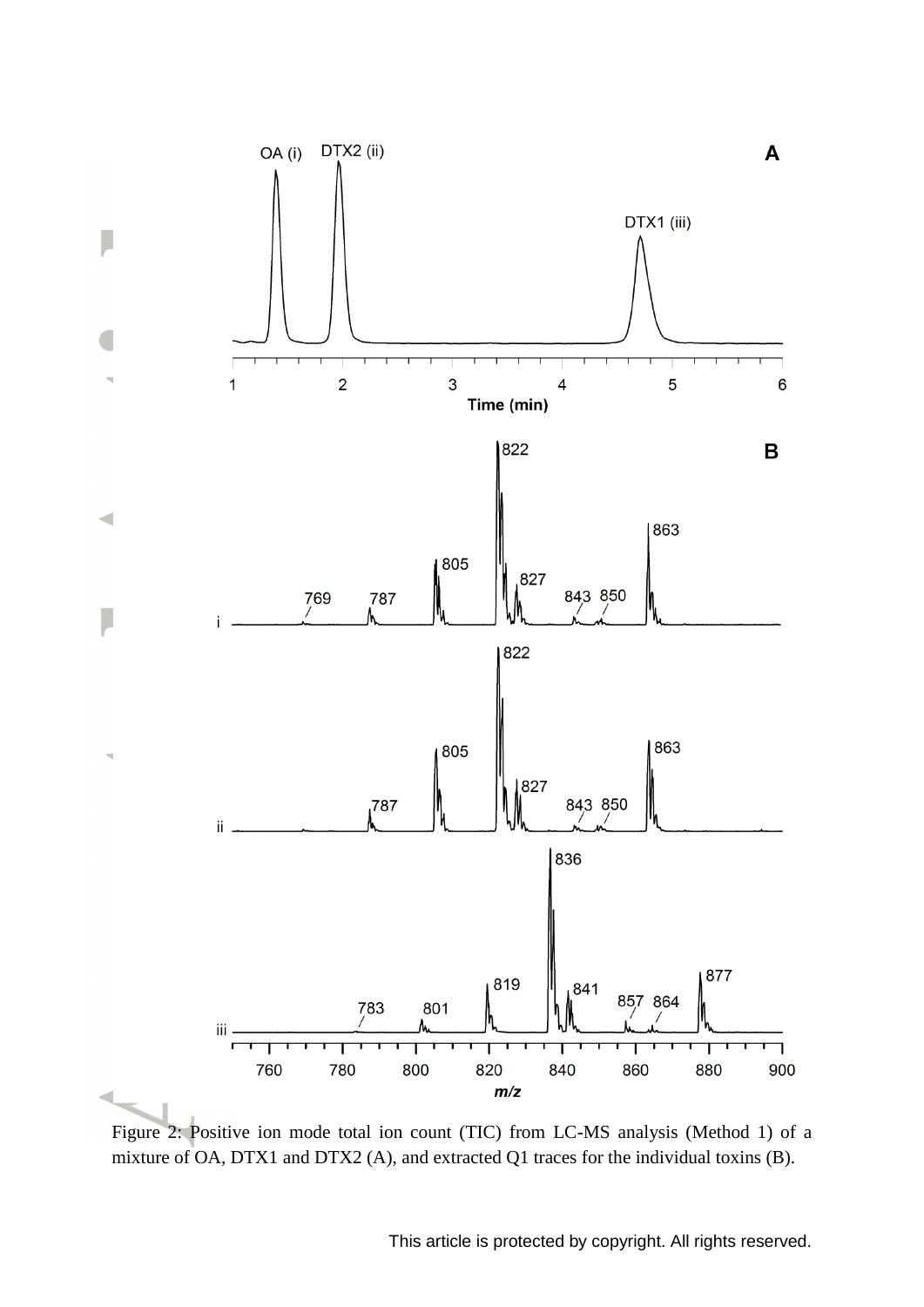

Figure 3: RMR factors  $\pm$  SD (n=5) for different ions in quantitation of DTX1 and DTX2 relative to OA (Method 1), at DPs of 20 and 60, in (a) positive and (b) negative ionization modes.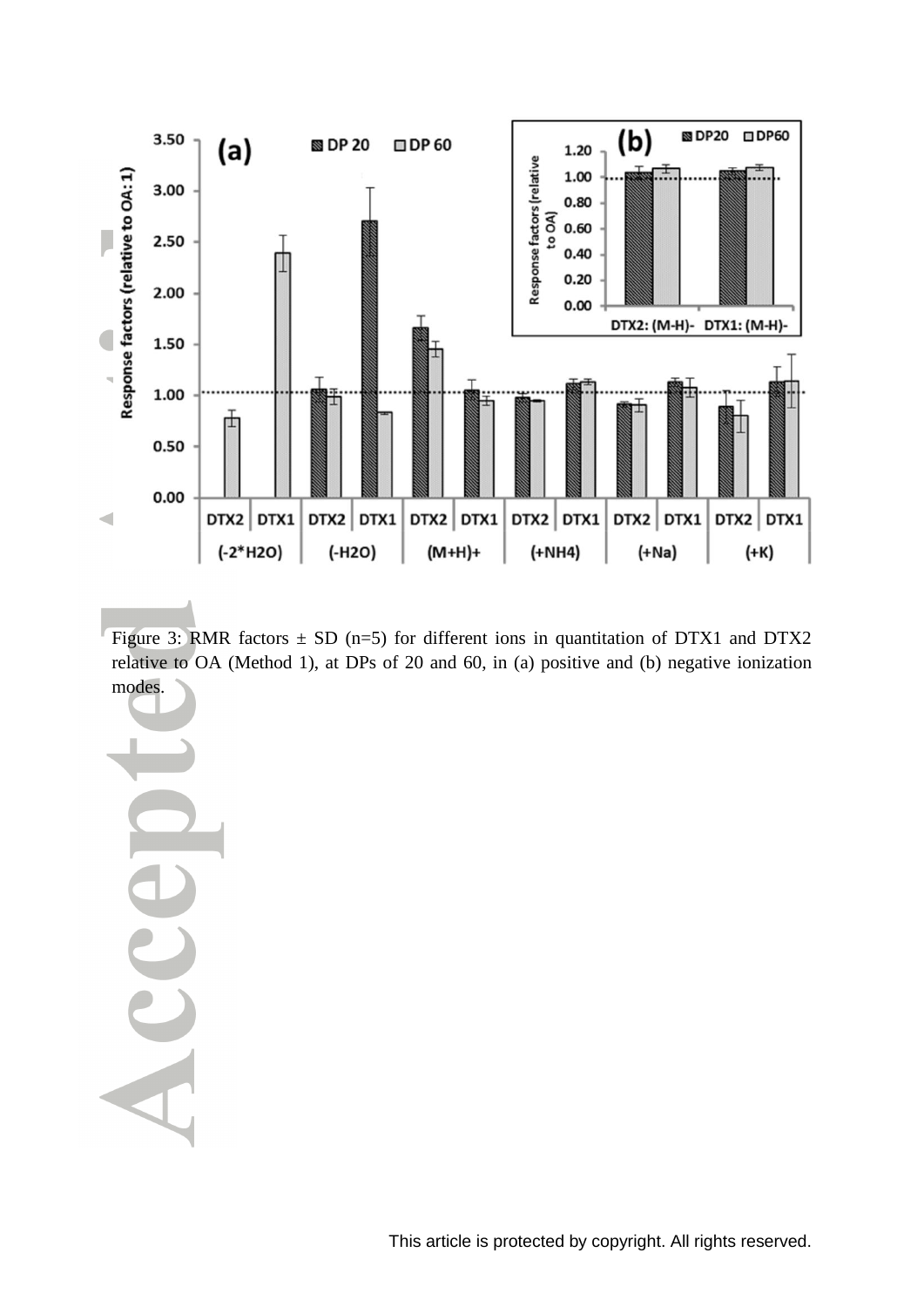

Figure 4: Comparison of RMR factors  $(\pm SD; n=9)$  (Method 2) for methanol, SPATT and mussel extracts, in isocratic and gradient conditions with (a) SIM acquisition mode and (b) SRM acquisition mode.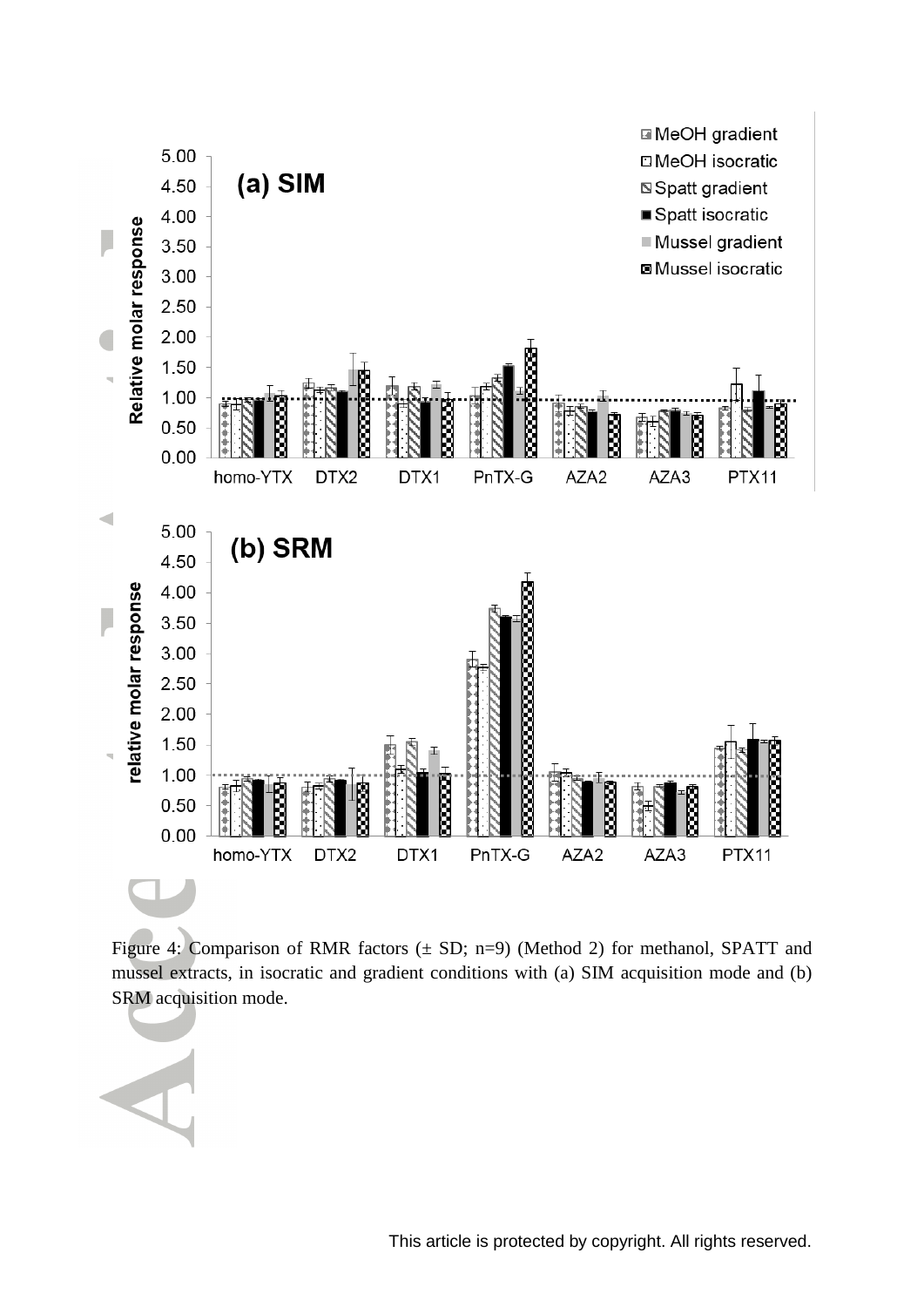

Figure 5: Reconstructed chromatograms with average (n=9) retention times (min) for OA/DTXs, YTXs, AZAs, CIs and PTXs under gradient (ESI+ (a); ESI- (b)) and isocratic conditions (ESI+ (c); ESI- (d)) using Method 2.

J ACC